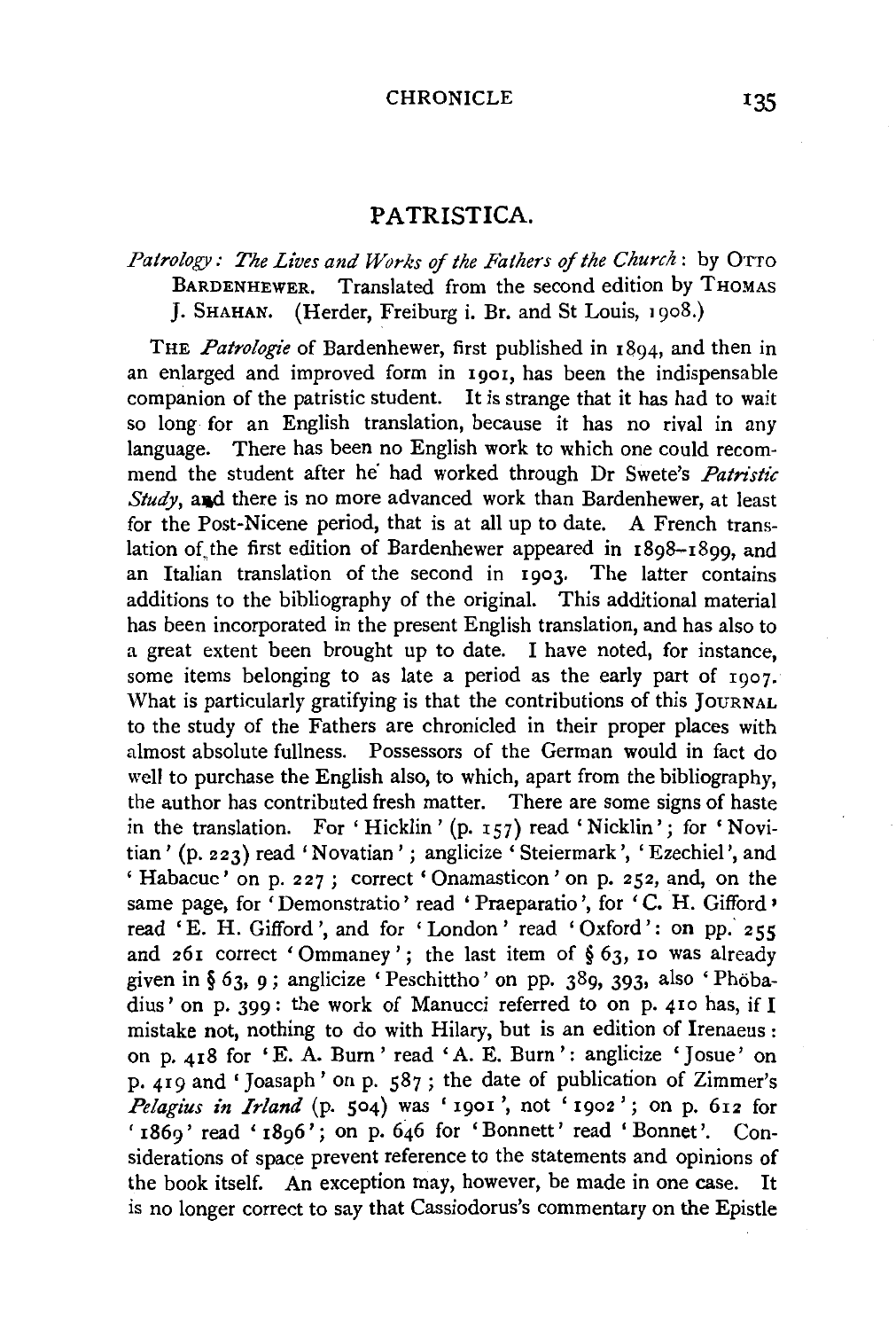to the Romans has perished (p. 636). It has been indisputably proved to be that which is in print under the name of Primasius (Migne *P. L.* lxviii).

# Les Pères Apostoliques I-II, Doctrine des Apôtres, Épître de Barnabé; texte grec, traduction française, introduction et index : par H. HEMMER, G. OGER, et A. LAURENT. (Picard, Paris, 1907.)

THIS volume is one of a series, in which four volumes, none of which the present chronicler has seen, have already appeared, namely Justin *Apologies,* Eusebe *Histoire ecclesiastique* I-IV, Tertullien *De poenitentia*  (sic) et de pudicitia, and Tertullien *De praescriptione haereticorum*. The sixth and seventh volumes, containing select works of Gregory of Nazianzus and Gregory of Nyssa, fall to be noticed below. The published programme includes a large number of important•·writings, many of which have never appeared in handy editions before. The whole series is under the competent editorship of Hippolyte Hemmer and Paul Lejay. The latter is not only one of the best Latin scholars in France, but one of the greatest patristic scholars in the world. His erudite reviews of patristic works in the *Revue Critique* are unsurpassed,<sup>1</sup> and his name is a guarantee that the series will display the best philological scholarship of France. It will also prove a dangerous rival to our own Cambridge series. The Cambridge series is better in printing and get-up, and more useful in having the explanatory notes below the text. The Paris series is, however, cheaper, and includes a French translation on the opposite page. It deserves the heartiest welcome from all patristic students, and is a gratifying sign that there is a powerful ' lay school of ecclesiastical philology'<sup>2</sup> in France.

The present edition is admirable in every respect. The introductions and notes, which occupy half the book, tell the reader everything that is necessary. Two valuable features are the practically exhaustive bibliography which is provided at the end of each section of the introduction, and the reprint of the rather inaccessible Latin fragment of the *Didache.* It would appear by its Latinity to be not earlier than the fifth century. Misprints have been noted on pages xxxix, xlii, !xiv, lxxvii, ex, cxii, 22, 47. In *Didache* 13, 3 it would have been better to desert the MS and read *γενημάτων*, reserving *γεννημάτων* for animals,

<sup>1</sup> May I refer in particular to one, sent me by the author's kindness, on Brewer's *Kommodian von Gaza,* in the *R. C.* for Sept. 16, 1907, which ought to be read as expressing the opposite view to that advocated in this JOURNAL vol. ix  $\lceil 1007 - 1008 \rceil$ pp. 1 43-147 !

2 The words are borrowed from Prof. John E. B. Mayor's *Latin Heptateuch,*  p. lviii.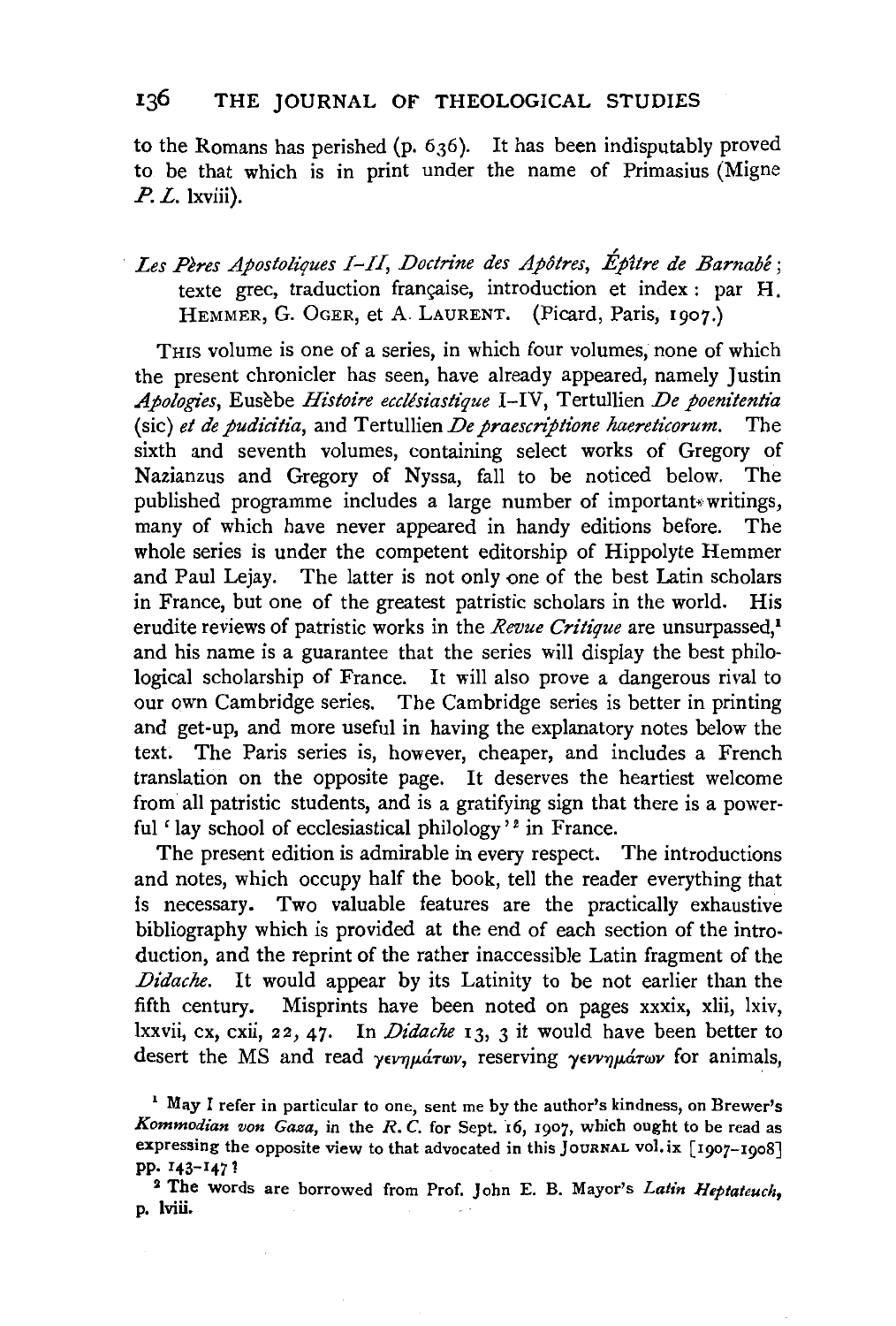#### CHRONICLE **137**

according to the rule. On p. lxi for ' Tertullien *de cibis hebraicis'* read ' Novatien *de cibis judaicis* <sup>2</sup>: it is true of course that the MS attributes the work to Tertulllan : on p. lxx read 'Sinope ', not ' Synope' : on p. cxi the example of  $\delta u$  *area*.ua from Clement of Alexandria should not have been referred to, as it occurs there only in a citation of this very passage (Barn. x **11)** ! At Barn. xxi 2 and 8 read surely *£A.'A.{1r'Y(r£,* not  $\epsilon \lambda \lambda \epsilon i \pi \eta \tau \epsilon$ , and at xxi 5 the optative δώη, not the subjunctive δώη.

## Die Versio Latina des Barnabasbriefes und ihr Verhältnis zur altlateini*schen Bibel erstmals untersucht, nebst Ausgabe und Glossar des griechischen und lateinischen Textes:* von J. M. HEER. *Mit einer Tafel.* (Herder, Freiburg i. Br., 1908.)

THIS important work is fairly enough described in its title, and through it Dr Heer will be heartily welcomed to the thin ranks of the scientific students of the Latin Bible. The first part of the Prolegomena is devoted to the relation of the Latin version of Barnabas to the Old· Latin Bible, and is divided into five sections concerning respectively : (a) The history of the text of the Latin version,  $(b)$  its relation to the Canon and its purpose,  $(c)$  Barn. lat. as a witness to an Old-Latin translation of the Bible,  $(d)$  the person of the translator,  $(e)$  the age and home of the version : its language. The conclusion the author expresses is :- 'Although it cannot be certainly decided where the translation of the letter originated, an African provenance is at least probable, especially on account of the agreement with Tertullian, Cyprian, and the other Africans in the form of the Biblical citations, and—seeing the idea that Novatian was the translator must be rejected-Africa is at least the only province, in favour of which grounds can be produced. The date of origin is to be placed before Cyprian, and on account of the knowledge of the Theodotion translation of Daniel, probably after Tertullian: whether we have a Montanist work before us is uncertain.' The second part of the Prolegomena is concerned with the text of the letter, and in it are considered the authorities for the text and their relative value. Then follows the text of the Latin version as it is in the sole Corbie MS, as diplomatically exact as ordinary type can make it. This is a very interesting feature of the book, and might profitably be imitated elsewhere. There is also an excellent photograph of the first page. After this comes the text in Greek and Latin in parallel columns, with critical apparatus immediately below the text, and a Biblical apparatus immediately below that. This last consists of a *resume* of all the Old-Latin evidence for the text of the Scripture quotations occurring in Barnabas. The extra part of the letter, extant only in Greek, is given at the end. The Testimonia to the Letter in Fathers, &c.,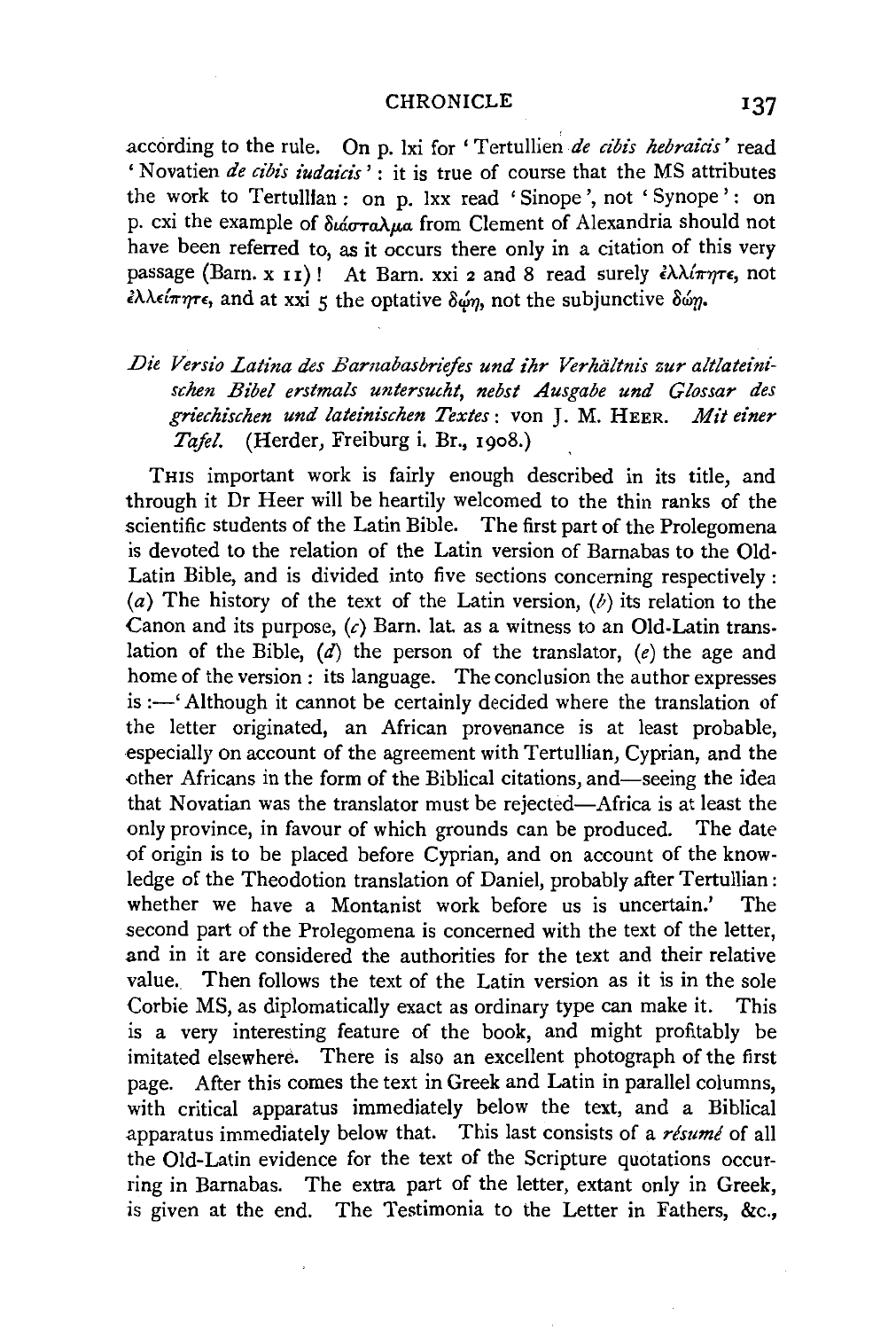follow, then an index of the Scripture passages quoted, and the work ends with Graeco-Latin and Latino-Greek glossaries.

It would be difficult to speak too highly of the value of this book. It will be increasingly appreciated, the more it is used. As an edition of the letter it is indispensable, but its main importance lies in the light which is thrown on the history of the Old-Latin Bible. The interest Dr Heer has in this part of the subject gives one confidence that his editions of portions of Augustine in the Vienna *Corpus* will represent the Biblical quotations with the desirable accuracy. As to the date of the manuscript of the Latin Barnabas, I should entirely agree with my master Holder that it is of the tenth century, but it is well to mention that Traube considered it to belong to the ninth. One of the most important observations made by Heer is that the Latin translator of Barnabas sometimes took the form of the Biblical quota· tions from his own Latin Bible, instead of simply translating them in the form that they have in the Greek Barnabas. This is, of course, a most valuable argument for the date of the version. The fact, too, that the translator does not know the word *saluare,* as the Latin equivalent of  $\sigma\omega\zeta\epsilon v$ , is certainly in favour of a date not later than Cyprian and very probably earlier. Again, the use of a Latin version of Daniel, based (not like Tertullian's, on the LXX, but) on Theodotion, suggests that we are dealing with a work later than Tertullian. The text of the Psalms, too, is close to Tertullian's and Cyprian's, and I see no reason to disagree with the author's conclusion as expressed above.<sup>1</sup> The glossaries at the end of the work are luxurious and will be a great hoon to other workers. Something of the kind has already been compiled for Irenaeus in Oxford, and may yet be published. These investigations into Latin renderings of Greek words will be increasingly fruitful. The present chronicler has sometimes wondered whether the early Latin translators of Scripture used Graeco-Latin glossaries. Certainly, with marked differences in rendering there co-exists a remarkable homogeneity.

Some notes may profitably follow. There are misprints on pp. xlvi (two), !iii, 21 (two), 41, 53, 66, 76, u8, 132. On p. xix Funk's two small editions of the Apostolic Fathers might have been mentioned. On p. xx the Pseudo-Origenian *Tractatus* should have been added to Tertullian and Filastrius, as another authority which quotes Hebrews as Barnabas. Thielmann's dictum, quoted on p. xxi, n. 14, is so far true ; the older Gospel MSS, for instance, translate πτερύγιον by *fastigium*, a good Latin word, but the later render by the exactly literal pinna,

<sup>1</sup> The isolated cases· of *parabola* (rather than *similitudo)* and *quia* (rather than *quoniam)* hardly weigh against Africanism in so short a work.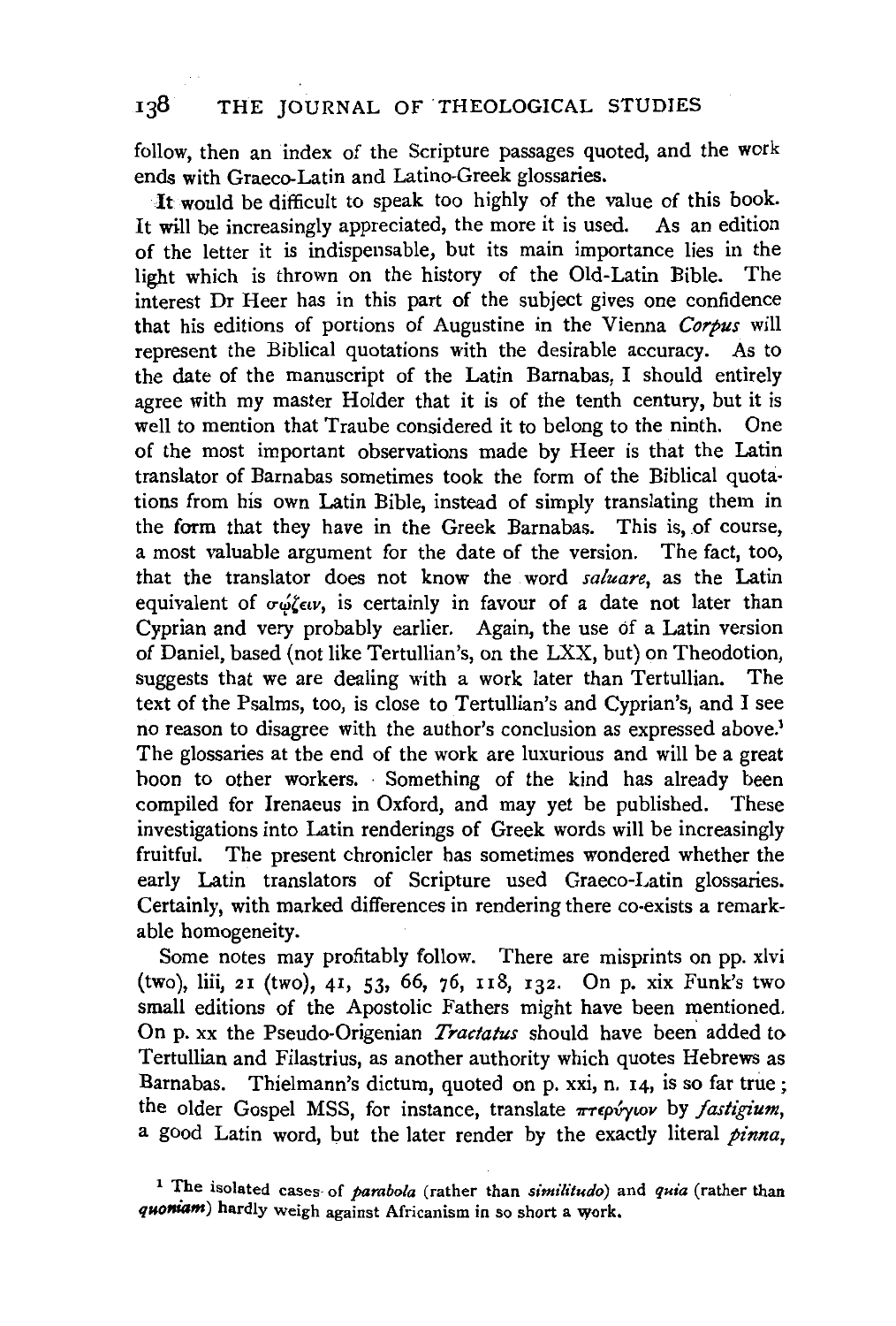*pinnaeulum.* To the authorities for the omission of the second *in* in Lc. 2, 34 (p. xxvii) add *Quaest*. <sup>1</sup>/<sub>2</sub>. The remarks with regard to the Epistle of James on p. xli, n. 32 appear mistaken. It may well be that it is a case of the use of First Clement and Hermas by the writer of James, and not the reverse; certainly the Western Church appears to have no knowledge of James before the second half of the fourth century: a reference should have been made to Wordsworth in *Studia Biblica* i p. 129. At p. xiv, n. 36, add a reference to Watson in *Studia Biblica* iv pp. 196, 248. On p. xlvii *parabola* would appear to be later than *similitudo* of *k,* and *proftta* would appear to be later in origin than *prophetes* : perhaps we ought to read the latter in Barnabas, as it occurs in Tert. Cypr. Iren., and even in Jerome. *Tinguo* occurs twice in the Pseudo-Augustinian *Quaestiones* (see my index), and also thrice in Aug. *de bapt.* **V** ix 11 (cf. *praetinguo*) (p. xlix). The same confusion as to degrees. of comparison as is illustrated on p. lvii occurs also in the Latin Irenaeus. Thielmann is certainly right (p. lvii) in regarding *nequam* as characteristic of 'African' documents. On p. 1x it ought to have been remarked that cases of *homo* and *omnis* are often confused in MSS. On p. lxiii for 'W. Burgon' read 'J. W. Burgon ', and some reference ought to have been made to the prevailing view, based on steadily accumulating evidence, that B and  $\aleph$  belong to Egypt. On p. lxv it is a better explanation to suppose that the indeclinable  $\frac{1}{T} \pi \lambda \eta \rho \eta s$ was in the scribe's mind, and that IIAHPH2HMEN was developed out of  $IIAHPHZMEN$ . On p. lxvi it is not enough to remark that the confusion between  $O$  and  $\Omega$  occurs soonest in uncials; there is a constant confusion between the two in MSS from phonetic causes : already by the fourth century they were no longer distinct in pronunciation (see Moulton's *Grammar* i p. 35). The preference for the perfect subjunctive, &c. (p. lxxv), is itself an Africanism, as Dr Sanday pointed out in his edition of  $\vec{k}$ . The use of  $\eta_{\mu\epsilon}\lambda\lambda\epsilon\nu$  for  $\zeta_{\mu\epsilon}\lambda\lambda\epsilon\nu$  (p. lxxvii) is not infrequent in MSS: cf. Winer-Schmiedel, *§* 12, 3, Blass,§ 15, 3.

The word *exhilaro* (p. 18) would appear to have been an African favourite: I have seven examples from Aug. On p. 19, l. 15 surely we ought to read *adproperaui*, seeing that *adpropiaui* means ' approached', not ' hastened', which is the meaning required. The evidence of the Pseudo-Augustinian *Quaestiones* is not given with absolute fullness or accuracy in the Biblical apparatus, the fault of Sabatier probably rather than of Heer: p. 22, 10 add *mandaui* for *praecepi,* l. 11 add *Quaest.* to *Iren.,* l. 12 prefix *Quaest.* to *Vulg.,* l. 13 add 'de holocaustis et sacrificiis *Quaest.'* ; p. 23, 9 add *Quaest.* after *Iren.* (pr.) and *Quaest.* 2

<sup>&</sup>lt;sup>1</sup> For which see C. H. Turner in this JOURNAL vol. i pp. 120 ff, 561 f; Moulton *Grammar of N. T. Greek* vol. i pp. 50, 244.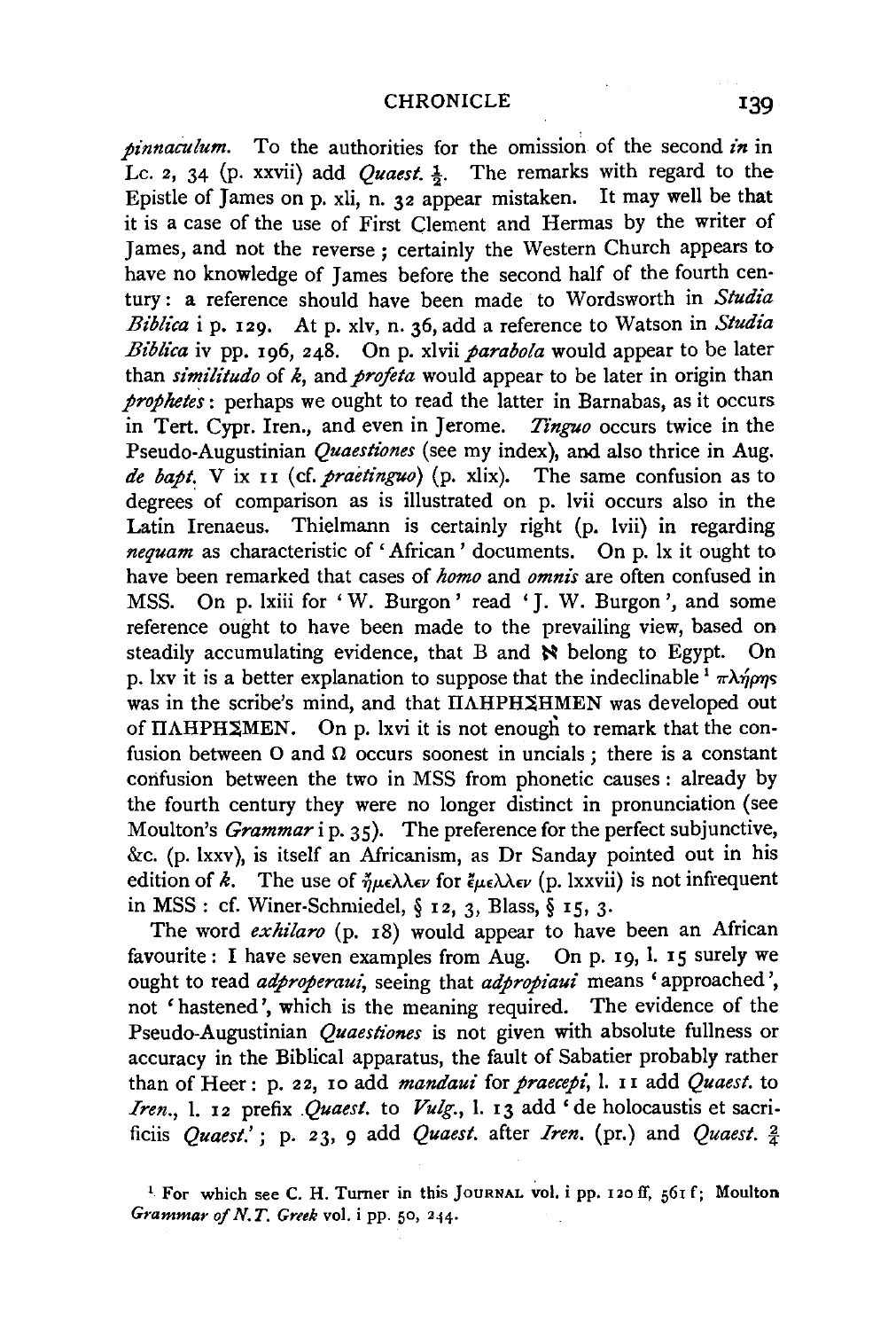after *Hartel);* p. 26, 4-9 after *Cyprian* add *Quaest.* (except that the latter omits the clause *et egenos .* .. *tuam);* p. 42, 4 sq. after [ *Sab]* (alt.) add *Quaest.*  $\lceil \frac{om}{2} \rceil$ ; p. 62, 11 sq. add *Quaest*. to the other Latin authorities: p. 66,  $I_4$ -16, and 19 (ult.), add *Quaest.* after *Hilar.*; p. 67, 1, transfer *Quaest.* to after *Sang.;* p. 77, 10 in the citation from *Quaest.*  insert ' Moyses' after ' fuit ' and ' quadraginta diebus et ' after ' monte'; p. 81, 13 sq. insert *Quaest.* before *Aug.* The orthography of the text is susceptible of improvement. Why should the editor follow the MS in reading *hyrcus* and desert it when it reads *styrps* ? the one is surely as bad as the other. Again, 'I $\sigma$ *ák* should have been printed always with S : the best Greek and Latin MSS regularly have one *a* : cf. *Oxyrhynchus Papyri* vol. vi (index) and C. H. Turner in this JOURNAL vol. ix p. 77. *Habraham* also (p. 77, 1) is well attested elsewhere ; and we ought to read *heremus.* In 6, 17 the sense seems to require that we should invert the order of μέλιτι and γάλακτι. Despite the fact that *simplitudo* (p. 52, 20) is a perfectly correct formation (compare *amplitudo* from *amplus*). I prefer to suppose a haplography from  $\sinh(\sqrt{c})$  *itudo* to adding a new word to the dictionary. On p. 53, 1. 4 from foot, for *'vA.ov*  read  $\xi \hat{i} \lambda \omega$ . The word *exerro* (p. 62, 17) is a good specimen from the Old-Latin Bible: see Ronsch, and add Ezech. xxxiii 12 ap. *Quaest.* The Biblical note on p. 74,  $4-13$  could have been improved if the editor had used the larger Cambridge LXX. On p. I 26 the mark indicating that the last syllable of *praecordia* is short should be removed.

## *Q. Septimi Florentis Tertulliani De Baptismo,* edited with an Introduction and Notes by J.M. LUPTON. (Cambridge University Press, 1908.)

MR LUPTON's volume is the weakest of the series of *Cambridge Patristic Texts.* It is but fair to state that he is himself conscious that he is not qualified for his task, but unfortunately for his modesty the series in which his book appears has gained a high reputation, and deservedly, for the scholarly finish of its contributions. Beside these his own work is decidedly amateurish. The edition is not useless. We are glad to have Dr James's notes of the probable meaning of 'Masburensis' as the name of the religious house from which Leland obtained a MS of the *De Baptismo* for Gelenius; some of the notes are good, and the index of words, pending the appearance of the much desired *Lexicon* Tertullianeum, is welcome. The following defects, however, will sufficiently shew the character of the book. On p. xiv Jerome is quoted by Martianay's edition, instead of Vallarsi's, and thus letter 69, actually cited by that number on p. xxiv, appears as letter 82 : also P· 285 of the treatise against Vigilantius is referred to, a reference very difficult to verify, presumably because the page is Martianay's : it would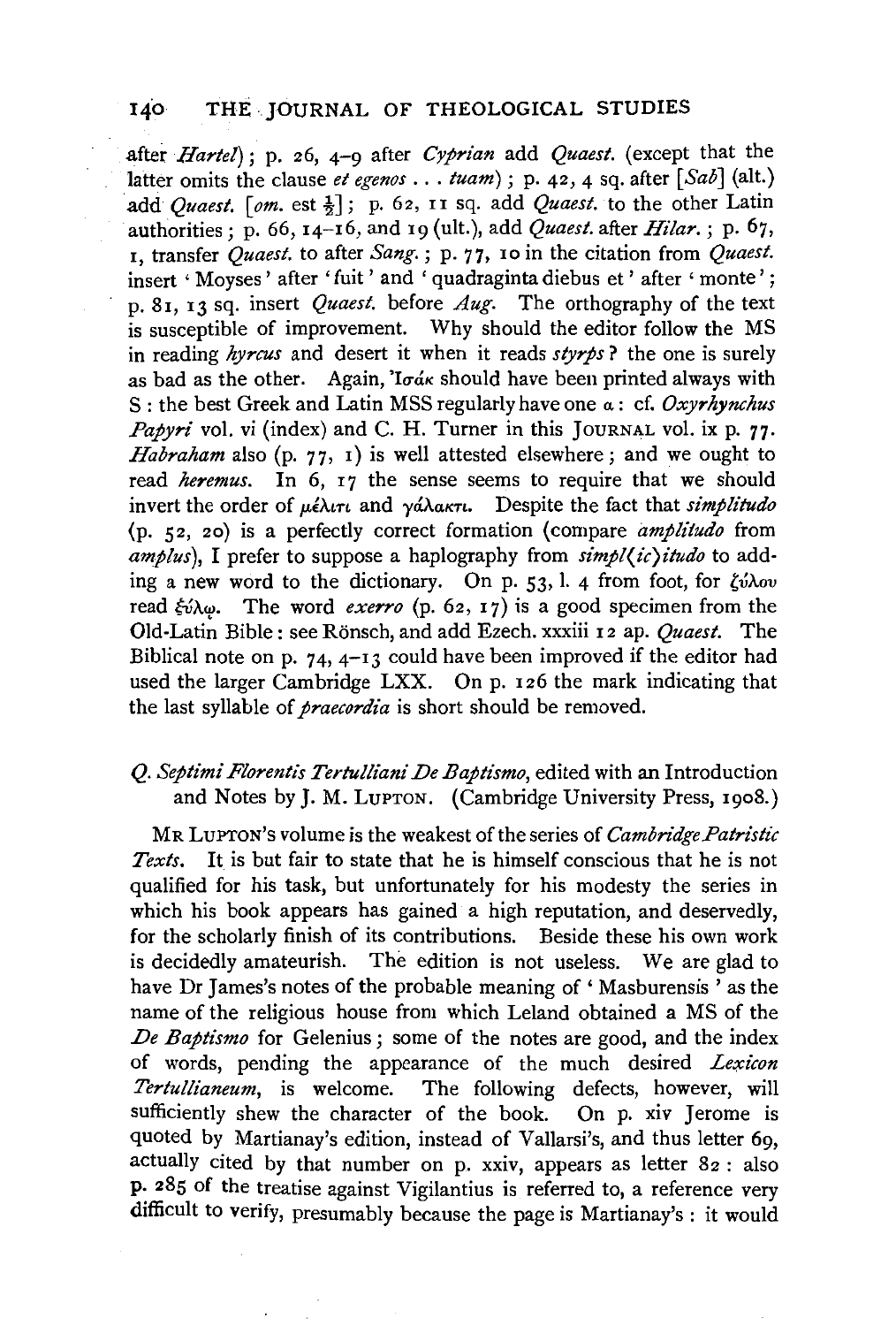have been much better to say  $\S$  8, at the same time indicating that two clauses are omitted from the quotation. Why refer on p. xxiv to Collom bet, which he probably rightly calls 'a disappointing work', when he might have referred to Turmel's *Saint Jerome* p. 221 ff and Griitzmacher's *Hieronymus* Bd. iii 141 ff? On p. xxv 'Leipoldt' appears as 'Leipold', a carelessness comparable to that by which ' Gomperz ' appears some half a dozen times as ' Gompertz '. The suggestion on p. xxvi that Tertullian may have known Hebrew will be scouted by most. The use of the word ' practically' on p. xxxi, l. 4 shews un-<br>nardonable ignorance of the state of research into the Latin Bible. On pardonable ignorance of the state of research into the Latin Bible. the same page, too, the editor appears quite unaware of the elementary principle that there was no translation from the Hebrew into Latin till J erome's. On p. xxx *probabilis* and *habili's* should not have been instanced as examples of well-known tendencies of silver Latin, since they occur already in Cicero. On p. xxxv 1880 is given as the date of the first volume of the Vienna Tertullian, but on p. xliv rightly 1890. The bibliography on p. xxxvii ff is long, but is not compiled with discretion. There is no mention there of Rigalt, the most learned editor Tertullian ever had, nor do we find any reference to Prof. J.E. B. Mayor's notes on Tertullian's Apology in the *Journal of Philology* vol. xxi p. 259 ff, though he is probably the greatest living authority on Tertullian. The editor knows only the first edition of Bardenhewer's *Patrologie.*  A Cambridge man ought not to have left out J. J. Blunt's *Right Use* of *the Early Fathers,* and there should have been a special section there devoted to editions, if it had contained little else but references to Schoenemann's *Bibliotheca Patrum t.* i p. 9 ff, and the full bibliography in Mayor's *Bibliographical Clue to Latin Literature* p. 163 ff. Again, in the section on Language, &c., it is absurd to call special attention to Ebert and Koffmane while leaving Hoppe unasterisked. Kaulen's *Handbuch z. Vulgata* appeared in a second edition in 1904, but it was not worth mentioning at all. The note on *Caina haeresi* in chapter i displays little judgement : we must follow the best authorities in reading *Gaiana,* and the one possible explanation of this word is a heresy taught by one Gaius, whether he of Rome or not, *uiderint editores*. There appears to have been a confusion in later authorities with Cain, but until we have a critical edition of Jerome we cannot appeal to his text with confidence. On pp. 3, 1. II, 5 *sed enim* deserved a note ; compare Mayor's *Pliny's Letters Bk. III* p. viii and add Stat. ten times (e.g.  $si/u$ . III 1, 123). The account of  $\hat{t}$ *inguo* on p. 3 is unsatisfactory : the editor ought to have told us whether *baptizo* occurs in Tertullian or not. Oehler has no instance in his index, but the *Thesaurus* gives one, in addition to two in quoting  $\bar{I}$  Cor. xv 29. Our editor gives fifty examples of *tinguo* in his index. A study of Engelbrecht's chapter on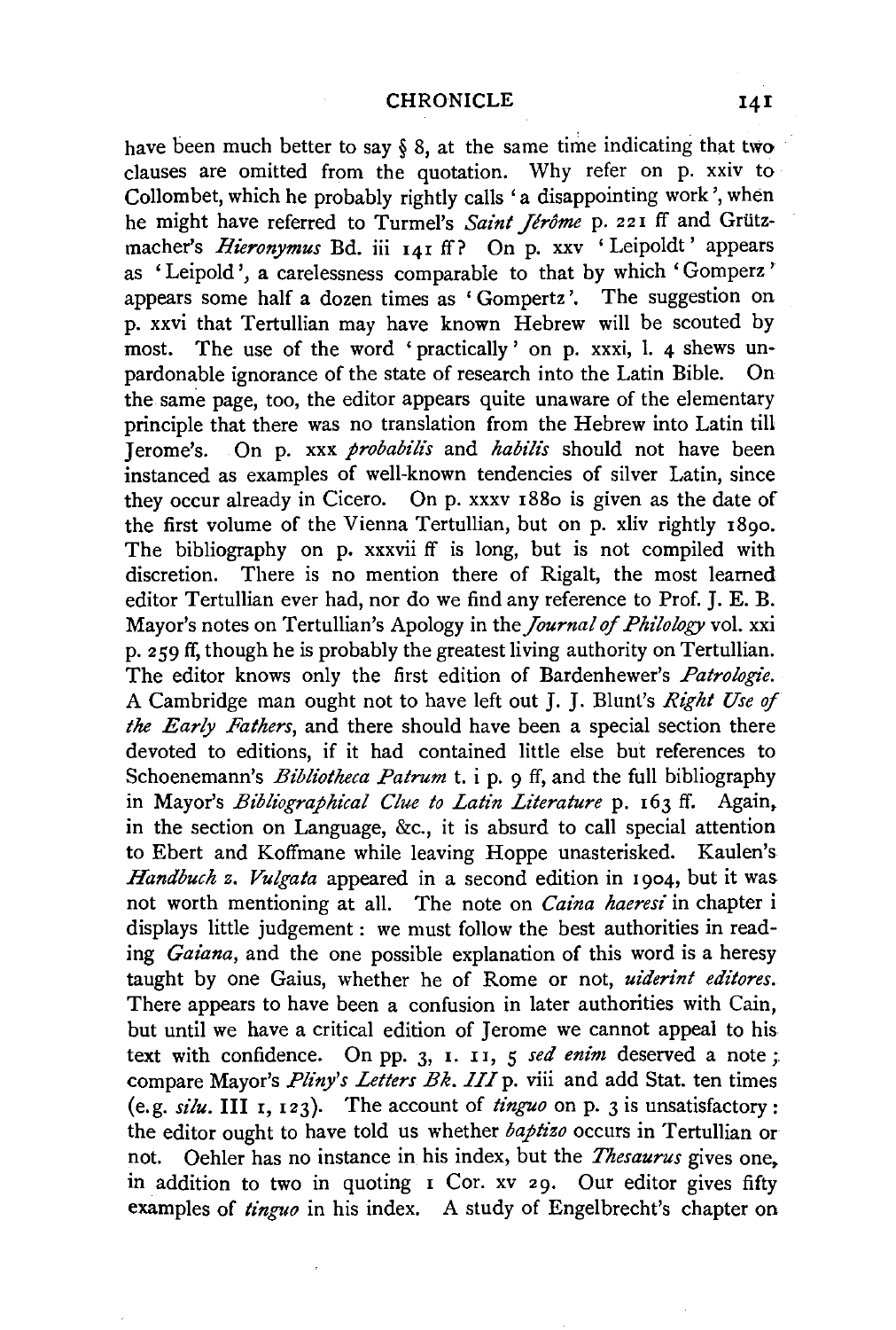'Das Nomen *suggestus* in seinen verschiedenen Verwendungen bei Tertullian' in *Wiener Studien* xxviii (1906) pp. 9-17 would have put him right on pages 4 and 6. Harnack's *History* of *Dogma* is repeatedly referred to as *History* of *Doctrine. Medeor* with the accusative (p. 14, 9) deserved a note. On p. 17, 5 *superuenturo*, &c., are an echo of Luke i 35 or Ac. i. 8. On  $\frac{argape}{(p. 27, 11)}$  a reference to the fact that it is kept in the Cyprianic Bible in 1 Cor. xiii might have been given. On p. 48, 10 for *'altchr.'* (alt.) read *'altkirchl.'* This book is strongest on the doctrinal side, though the teaching of the Ambrosian *De Mysteriis* and *De Sacramentis* should have been referred to in the Introduction, *§* 4. If the editor consults Resch's *Agrapha,* he will see how wrong he is over p. 56, 7. On p. 57, 4 a reference should have been made to Robinson in *Texts and Studies* vol. i part 2 p. 49. Other defects of this book, of greater or less seriousness, have been noticed. Mr Lupton has failed to realize that the editor of Tertullian requires a severer training than that of any other Latin prose author. He has the requisite interest in his subject. After he has spent several years in rigorous study of the later Latin and of the Latin versions of the Bible, we shall be glad to welcome further work at his hands.

*Pseudo-Augustini Quaestiones Veten's et Novi Testamenti CXX VII: accedit Appendix continens alterius editzonis quaestiones selectas* [Corp. Scr. Eccl. Lat. vol. L J recensuit ALEX. SOUTER. (Vindobonae et Lipsiae, 1908.)

A REVIEW of this work will not be expected from the present chronicler. Those interested will find reviews in the following publications *:-Theologische Literaturzeitung*, 1908, p. 595 ff (cf. p. 721 f) (A. JUlicher), *Wochenschrijt fiir klassische Philologie,* 1908, p. 1316 ff (C. Weyman), *ZeitschnJt fur katholische Theologie,* 1909, p. 109 f (Z. Garcia), *Zeitschrift fur wissenschaftliche Theologie,* 1909, p. 183 (G. L[eipold]), *.Deutsche Literaturzeitung,* 1909, p. 401 f (J. Wittig), Zeitschrift für Kirchengeschichte, 1909, p. 99 f (W. Thimme), *Literarische Rundschau,* 1909, p. 168 f (C Weyman), *Theologisch Tid/schrijt,* 1909, p. 187 f (K. Lake), and also in the privately printed magazines, the Caian, 1907-1908, p. 196 ff, cf. 1908-1909, p. 24 (H. B. Swete), and *Mansfield College Magazine,* 1908-1909, p. 148 ff (G. B. Gray).

The author of the Pseudo-Augustinian *Quaestiones,* who also wrote the 'Ambrosiaster ' commentary on the Pauline Epistles, is now generally identified with Isaac, the erstwhile enemy of Damasus. He first prepared a collection of  $150$  ( $151$ ) 'questions', connected mainly with difficult passages of Scripture. This recension exists apparently only in three manuscripts, of which two belong to the fifteenth century, while the third is no older than the twelfth. Comparison with the later set, internal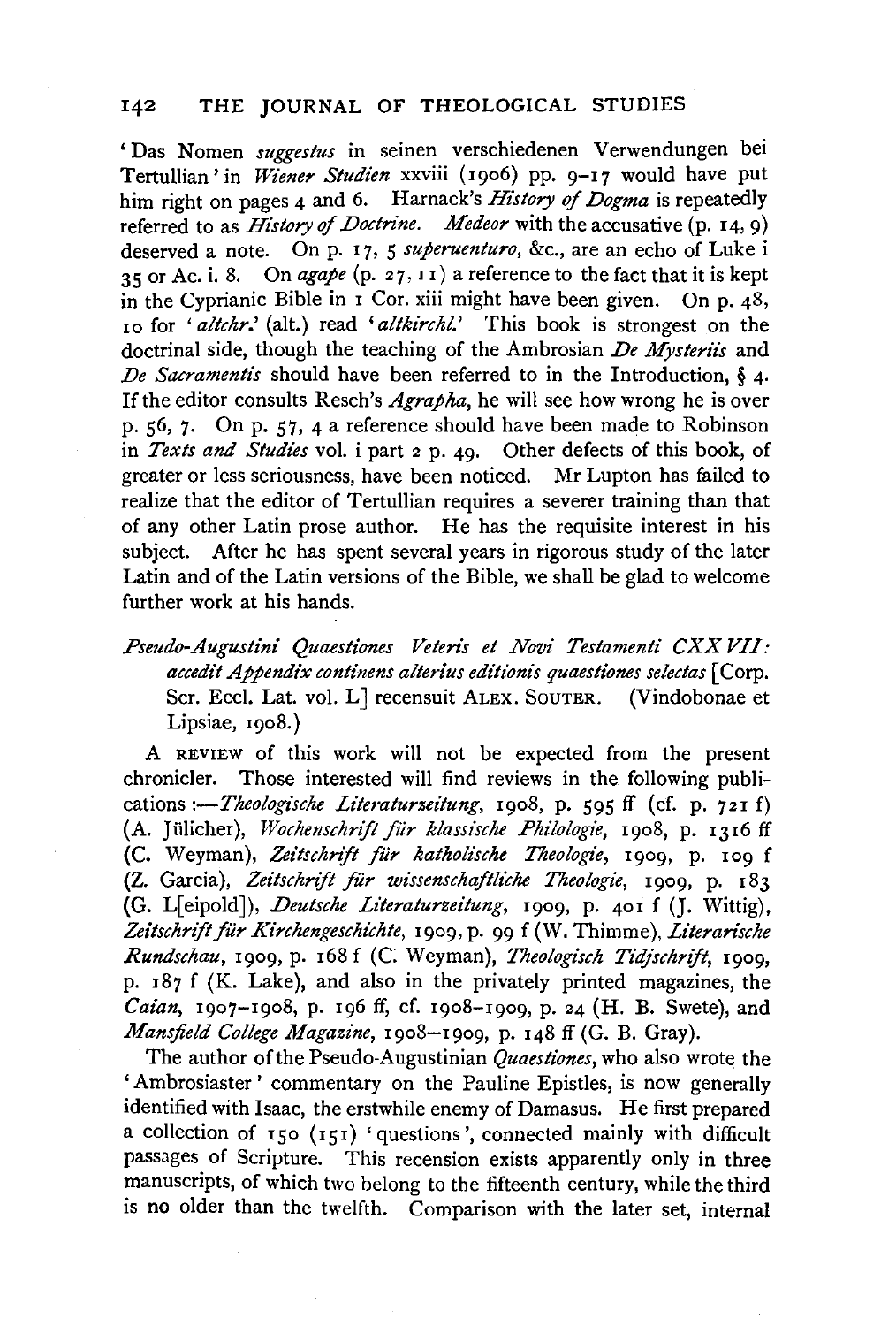#### CHRONICLE

evidence, and comparison with the complete quotation of one Question under the name of Ambrose in a fifth-century pseudepigraph on the soulprinciple *(De Ratione Animae),* printed in editions of St Jerome, shew that this first recension has been very badly preserved. If it had been as well preserved as the second, it would have been the best course to print the two on opposite pages to facilitate comparison, and this is what Jiilicher has desiderated. It has seemed better, however, in the circumstances. merely to detail important differences in the Prolegomena, and to print as an appendix a critical edition of the Questions withdrawn by the author in his second edition. This second edition is that which appears in the *editio princeps* of 1497, and is from every point of view the most important. It consists of 127 Questions, and was first printed mainly from a fourteenth-century MS of poor quality still at Paris. Succeeding editors down to the Benedictine did little but reprint this edition. It was, therefore, easy for the Vienna editor, with six ninth-century MSS, one tenth-century MS, and one independent thirteenth-century MS at his back, to produce an edition textually much nearer the original autograph. On a rough estimate the edition contains some three thousand improvements on the Benedictine (Migne) text. One or two examples of these may be chosen to illustrate the value of the  $MSS$ :-

quaest. 41 pr.

#### (Vienna)

si uidetur hic errasse in ista sen*tentia, non est accipiendum quod*  dixit. ideo et a quibusdam spiritus *sanctus esse putatur, quia,* &c.

(Migne) *quidam igitur qui nomen habet Falcidt"i,* ... *leuitas sacerdotibus* ...

*coaequare contendit* 

(Migne)

*si ideo a quibusdam sanctus spiritus putatur, quia, &c. (the words uidetur* . . . *dixit* are proved to be an ancient gloss by their absence from the two leading MSS)

quaest. 101 $\S$ 2

(Vienna)

*quidam igitur, qui nomen habet falsi*  dei, &c. (the person referred to is Mercurius : see C. H. Turner in this JOURNAL vol. vii p. 281).

Matt. xiii 47 ap. quaest. 102 § 21.

## (Migne) (Vienna)

*simile est regnum caelorum reti misso simile est regnum caelorum retiae in mare, quod,* &c. *mz"ssae in mari, quae,* &c.

1 Cor. x 1-4 ap. quaest. 127 § 13.

## (Migne) (Vienna)

*fuerunt, et omnes per mare trans- fuerunt et omnes per mare trans-*

*nolo vos ignorare, fratres, quo- nolo enim uos ignorare, fratres, niam patres nostri omnes sub nube quia patres nostri omnes sub nube* 

#### 143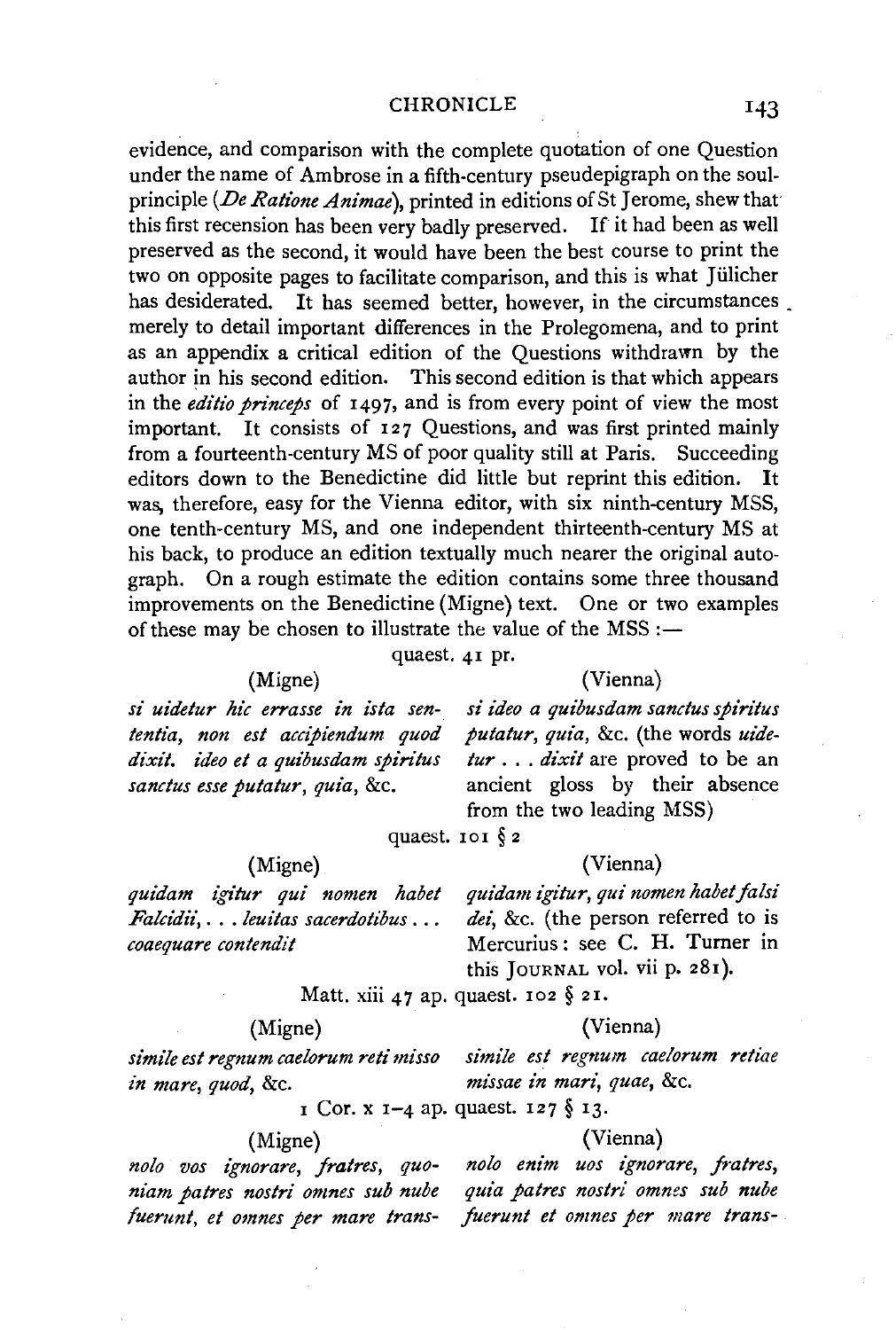ierunt, et omnes per Moysen baptizati sunt in nube et in mari, et *omnes eamdem escam spiritualem manducaverunt, et omnes eumdem potum spin"tualem biberunt. bibe*bant autem de potu spirituali con*sequente eos petra : petra autem erat Christus.* 

*ierunt et omnes in .Moysen baptt"zati sunt in nube et in mari et omnes eandem escam spiritalem ederunt et omnes eundem potum spirz'talem biberunt. bibebant enim de spiritali sequent£ petra: petra autem erat Chrzstus.* 

The preface gives *inter alia* an account of a third edition compiled by some mediaeval Frank in South Germany or thereabouts. This was made up mainly from the author's second edition, but partly from the first also. The date, place, character, and author of the work are discussed. Some account also is given of the books he had read and of the later works in which he is quoted or used, and the preface ends with a brief treatment of manuscripts and editions. The text has been for convenience divided into paragraphs. The indexes of scripture and other quotations, names and things, and words and expressions have purposely been made of considerable length because of the undeserved neglect to which this work has been subjected.

Where most has had to be done from the beginning, it is natural that the editor's knowledge should have increased since the publication of the work. I am less doubtful now as to our author's use of Lactantius (p. xxv), after comparing the passages under *inmergo* with Lact. vol. i p. 477, n. On p. xxvi I ought not to have overlooked the Irish Canons xxxvii 32 *b* (saec. vii) as an early authority using the *Quaestiones.*  The Metz MS (p. xxix) may have been brought by Dietrich, and two of the scribes of the MS would appear to be identical with two who wrote the best MS of Liutprand of Cremona's *Chronicon.'* Various illustrations from Bardesanes, Tertullian, Cyprian, Novatian, Arnobius, Gregory of Elvira, Augustine and Leo have offered themselves, which it does not seem necessary to set down here. One illustration from Hilary seems too notable to be passed over. Compare *Quaest.* 125 § 1 *inferior natura quid in potiore sit nescit* with Hil. *de syn.* vi 19 *neque enim aliquando inferior natura supen"oris a se potz'onsque naturae uirtutem consequilur.* 

On the question of the exact date of the work several new points have emerged. Can *Quaest.* 2 § 2 be a reference to Maximus and the summer of  $383$ ? Jerome, in epist. 123 (not 133), dates the incident referred to in *Quaest*. 115  $\S$  72 as having occurred at the time he was assisting Damasus in Rome (382-384). The famine of *Quaest.* 115

<sup>1</sup> See Becker *Textgesch. Liudpr. v. Crem.* (München, 1908) p. 43 and facss. The inference is my own.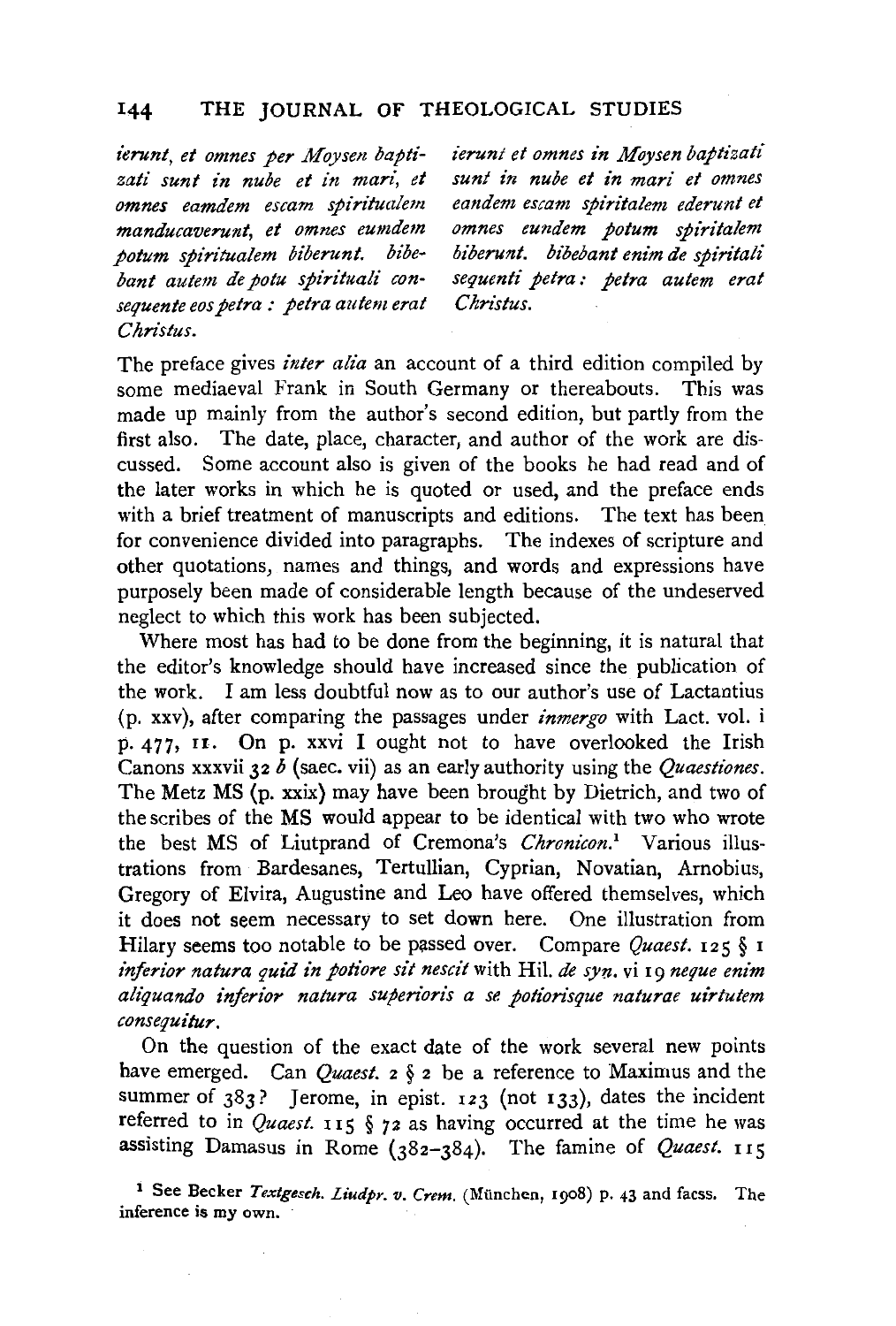#### **CHRONICLE**

§ 49 may be that of 382 referred to by Symmachus and by Ambrose  $(e^{\pi}$ ist.  $18 \frac{66}{321} - 23)$ . On p. 456, 10 put, after 'fuisset'. In the indexes, besides fresh illustrative matter not here given, the following errors are to be corrected: on p.  $482$  delete 'Gen. 32, 38 (29) cf. 122, 19' and add '122, 19' before  $438$ , 14 in the preceding line: on p.  $483$  delete 'Exod. 12, 11 ... 349, 19' and add'\* 12, 27 ... 349, 19': on p. 492, at Luc. 22, 36, before '228, 4' add '227, 19': on p. 493 add '\*3, 6 cf. 98, 7. 185, 5': on p. 494 delete '19, 16... cf. 115, 1': on p. 497 under '2 Cor. iii 7' for '32, 15' read '32, 5-6. 15': on p. 501,1.. 2, for' 133' read' 123'; on p. 547 *a,* 1. 9,for '21' read' 29': on p. 560 *b,* I. 4 from foot, '53, I' is *ne, quia:* P· 563 for 'paupera' (pr.) read 'pauper': on p. 576, under 'ut, quia' add '29, 22 '.

## Grégoire de Nazianze, Discours funèbres en l'honneur de son frère Césaire et *de Basile de Clsarle, ...* : par F. BoULENGER. (Picard, Paris, 1908.}

IT was a happy thought to unite in this volume, one of the new Hemmer-Lejay series, two orations illustrating respectively the youthful and the mature style of Gregory. The plan is the same as that of the earlier volume noticed above. The introduction deals very properly at considerable length with the rhetorical framework of the panegyrics and shews in detail how they are constructed according to the approved methods of the rhetorical schools. This will prove very useful to the student to whom modern books on ancient rhetoric are not readily accessible. The editor has not attempted to construct a fresh critical text, but has not merely printed it as it appears in the best edition, that of Clemencet and Caillau, reprinted in Migne. He has studied M. Misier's exhaustive account of portions of the Paris MSS of Gregory, which appeared in the *Revue de Philologie* for 1902 and 1903, and has been led to collate two of them, which appear to be the best, namely 510 (saec. ix) and Coisl. 51 (saec. x). The record of the readings of these MSS makes the present edition worthy the attention of more than the circle for which it is primarily intended. The annotations are valuable, some of them particularly so, such as the lengthy notes on the meanings of φιλοσοφία, οικονομία, σύνοδος in Greek Fathers, as well as those on the eschatology of Gregory, and on monasteries. The edition certainly justifies its existence. There are misprints on pp. lviii, lxxvi, xciii, xcix, 4, 14. There are places where perhaps the MSS reading should have been put into the text. In the case of a purist like Gregory it is a large question to decide whether one ought to print  $\dot{v}$  view of the Old Attic days or  $\delta$ yeia, which seems invariable in papyri of the Christian era : so with  $\phi \rho \alpha \tau \rho i \alpha$  and  $\phi \alpha \tau \rho i \alpha$  (both p. lxxxiii) : a wide induction is wanted. On p. xcv the *libelli* discovered by Grenfell and Hunt deserved

VOL. XI. L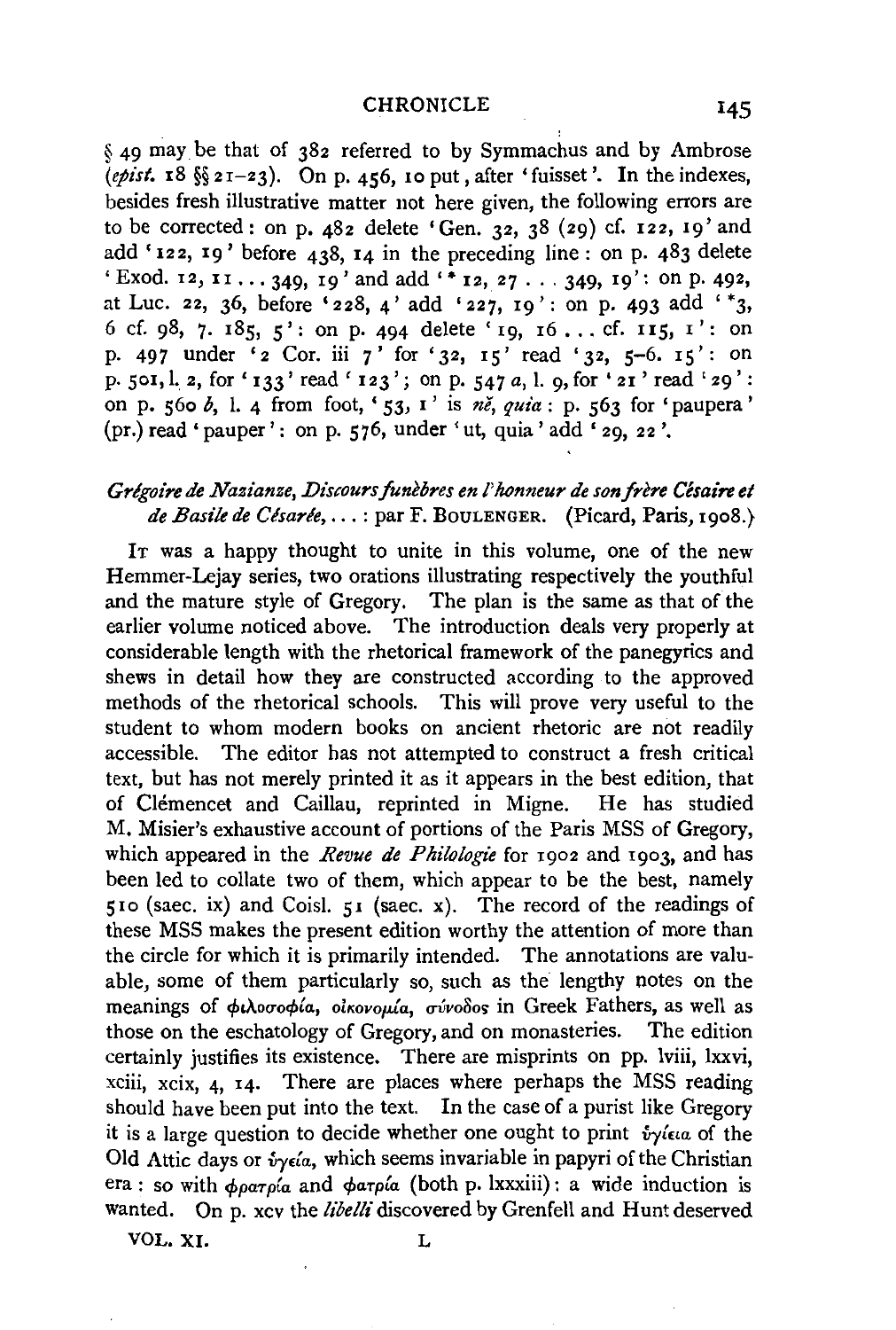mention as well as that which Dr Krebs found. Are the authorities for the variants at the beginning of *Bas.* 40, 2 rightly given? both there and at 48, 3 I prefer  $a\hat{v}\theta a\delta\hat{i}\zeta\omega$  to  $a\hat{v}\theta a\delta\hat{u}\zeta\omega$ . Is it quite certain that  $\hat{\epsilon}$  is  $\hat{\tau}$  $\pi a$ r $\epsilon$  $\epsilon$ **(Caes. 16, 4)** is *tout à fait?* Sometimes at least the expression would appear to be temporal, e. g. in British Museum Pap. 1164 more than once we have  $d\pi\delta$  ro<sup>p</sup> *v*v *ds*  $\tau\delta$   $\pi a$ *v* $\tau\epsilon\lambda$ *és*. The question is of some interest to N. T. students, as the expression occurs in Luke and Hebrews. Mavo $\delta \lambda$ ov (p. 188) is bad: no MS can be trusted as between w and o; read Μανσώλου or better still Μανσώλλου. We are grateful for the index, but it is a little difficult to see on what principle it has been constructed. Many common words have been included, but no room has been found for rarer words, like διαπύρως (Caes. 11, 2), δουλο-*11"p£71"W'> (Caes.* II, 5).

## *Grégoire de Nysse, Discours catéchétique* ...: par L. MÉRIDIER. (Picard, Paris, 1908.)

A SERIES of the comprehensiveness of that edited by Hemmer and Lejay was bound to contain an edition of Gregory's masterpiece. In this instance the editor's task has been made much easier by the previous publication of Dr Srawley's model edition in 1903. To this work Dr Meridier is under very great obligations, which are fully acknowledged. Not only does he reproduce Srawley's text, but he draws very freely on his introduction and notes. In the circumstances it is not so necessary to refer to this useful edition at length. On prol. 3 the approved form of text in John i 18 should have been quoted: in chap. 31 it was hardly necessary to refer to the intransitive *Karopbov*, as it is familiar to readers of classical Greek. The introduction occupies fifty-seven pages, the critical and explanatory notes only twenty-seven, and the text and translation together two hundred.

## XPYCOCTOMIKA: *Studi e Ricerche intorno a S. Giovanni· Crisostomo, a cura de! comitato per* t'l xv0 *centenario delta sua morte:* 407-1907. *Fascicolo* I. (Roma, 1908.)

THE fifteen-hundredth anniversary of the death of St John Chrysostom was fittingly celebrated in Rome and elsewhere in 1907, but the honour paid to his memory was not merely that of outward ceremonial.<sup>1</sup> In that year appeared a notable work by a young Austrian scholar, Dom Chrysostom Baur, entitled *S. Jean Chrysostome et ses œuvres dans l'histoire littéraire*, which was reviewed by Dr Nairn in the January number of the JOURNAL. This and smaller contributions in the *Revue*  Benedictine and elsewhere lead us to welcome in him that Chrysostom

<sup>1</sup> See Compte rendu des fêtes du quinzieme centenaire de la mort de S. J. C., par P. C. Charon.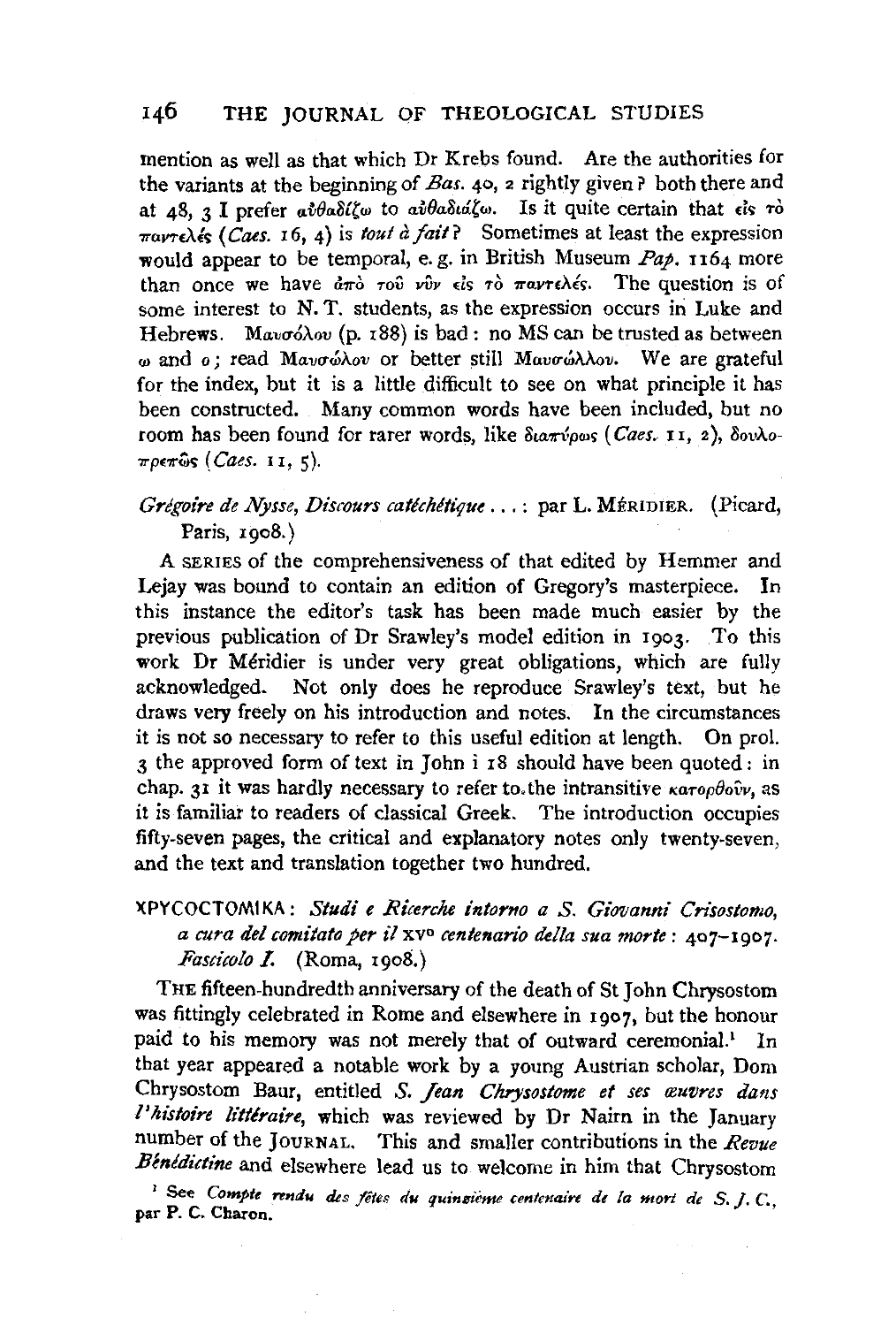specialist for whom we have been waiting. Now from Rome itself comes the first part of a beautiful work, which is intended to comprise three parts. The first is literary and historical in character, the second liturgical, and the third is concerned with the heortology, the relics, and the artistic representations of St John Chrysostom. The authors and subjects of the first part are :- N. Turchi, 'La figura morale di S. Giov. Cris.' ; E. C. Butler, 'Authorship of the Dialogus De Vita Chrysostomi'; A. M. Amelli, 'S. Giov. Cris. anello provvidenziale tra Costantinopoli e Roma'; F. Sabatini, 'L'opera sociale di S. Giov. Cris.'; A. Naegele, ' Chrysqstomos und Libanios' ; G. Aucher, 'S. Giov. Cris. nella letteratura armena': C. Bacha, 'S. Jean Chrys. dans la littérature arabe': A. Palmieri, 'S. Giov. Cris. nella letteratura russa'; M. Tamarati, 'S. Jean Chrys. dans la littérature géorgienne'; S. Haidacher, 'Chrysostomus-Fragmente'; C. Baur, 'Der urspriingliche Umfang des Korn~ mentars des hl. Joh. Chrysostomus zu den Psalmen '.

Considerations of space and a very slender knowledge of Italian alike prevent me from dealing with this volume in detail. The names of the authors and the subjects they respectively treat will make it clear at once that it is a work no serious student of Chrysostom dare neglect. In fact it is of the highest importance, as well as a very worthy memorial of the recent celebrations. Abbot Butler appears to me to have proved his point that the *Dialogus* is by the same Palladius as wrote the *Historia Lausiaca*<sup>1</sup>. His investigation into this question is a model of what such things should be. Dr Naegele's paper is much the longest in the book, occupying as it does rather more than a quarter of it. It is a very thorough study of the relations between Libanius and Chrysostom, and of the influence exerted by the teacher on the pupil. On the date of the *De sacenlotio* (p. 97) we miss a reference to Nairn's Introduction. Otherwise we have found Dr Naegele to be a master of the latest literature of the subject. He gives copious references both to ancient and to modern works. The accuracy of the printing of this article leaves something to be desired. The Dean of Winchester appears three times as ' Steffens' : there are errors in the German on pp. 89, 12 5 : as the article of 'Tourner' on 'Isidor' in this JOURNAL was not accessible to Naegele (p. 103), we may excuse the double error. Haidacher, who possesses a consummate knowledge of Chrysostom's style, has taught us to expect the publication of Chrysostom *anecdota*  from him. In this paper he collects fragments of Chrysostom on the Book of Job, sifting the collection given in Migne *P. G.* lxiv 505-656, shewing that a considerable number are printed in other places in the published works of Chrysostom, while others are spurious, and leaving

<sup>&</sup>lt;sup>1</sup> I have to thank him and Dom Baur for separate copies of their papers.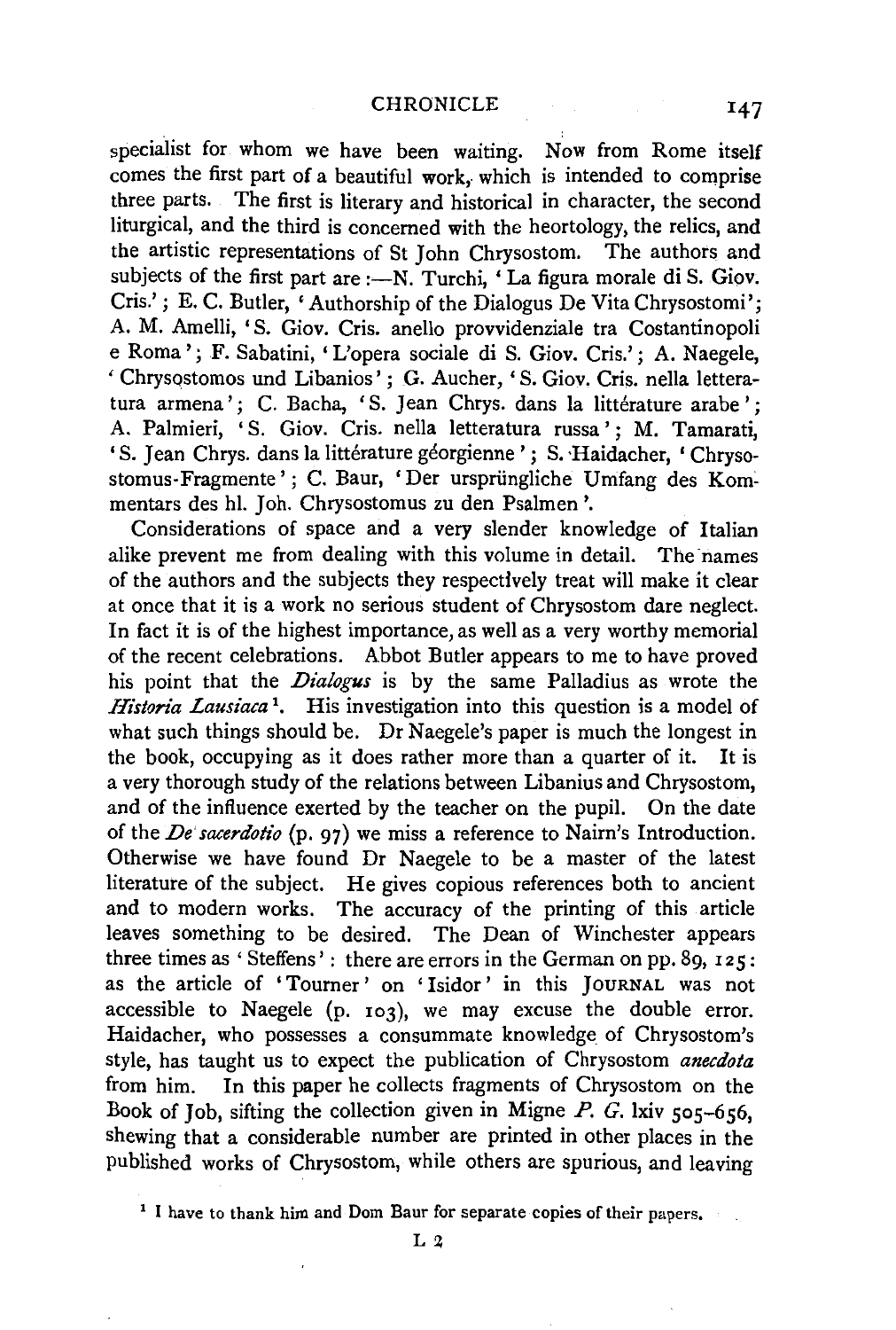a certain number as from works of Chrysostom now lost. He calls attention at the same time to an unpublished commentary on Job by Chrysostom contained in MS Laur. plut. ix cod. 13 (saec. x). In the second part of his paper he elicits several fragments of Chrysostom from the Epistles of St Nilus (Migne  $P$ ,  $G$ , lxxix). He incidentally shews that this collection is in need of careful study, being in part at least a compilation from a number of early sources. Some forty-five letters depend on Chrysostom. Dom Baur argues with cogency that we possess all Chrysostom ever wrote on the Psalms. On all accounts this beautiful book with its large type and its generous margins is to be welcomed.

Sancti Aureli Augustini Scripta contra Donatistas: Pars I: Psalmus *contra Partem Donati, Contra Epistulam Parmeniani Libri Tres,*  De Baptismo Libri Septem <sup>[Corp.</sup> Scr. Eccl. Lat. vol. LI<sup>]</sup> recensuit M. PETSCHENIG. (Vindobonae et Lipsiae, 1908.) .

AUGUSTINIAN studies have lately been carried on with a most gratifying vigour. Not only has a third edition of the now lamented Dombart's edition of the *De Civitate Dei* appeared (Leipzig, 1905-1909), with a monograph on the early editions (Leipzig,  $1908$ ), but the publication of the *Geistesfrüchte* of the deceased Dom Odilo Rottmanner (Miinchen, 1908), the greatest authority on Augustine during the past half-century, the *Augustin: Studien zu seiner geistigen Entwicklung* of H. Becker (Leipzig, 1908), the *Augustins geistige Entwicklung in den*  ersten Jahren nach seiner 'Bekehrung', 386-391 of W. Thimme (Berlin, 1908), and the *Die Eucharistielehre des hl. Augustin* of K. Adam, in addition to the three works presently to be referred to, deserve mention.

Probably no other living scholar has rendered greater services to the study of the later Latin authors than Prof. Petschenig of Graz. It is now some forty years since he began his literary career with a dissertation on the *Scriptores Historlae Augustae,* and since that time he has devoted himself with unflagging enthusiasm to the Latin writers of the fourth and succeeding centuries especially. The present book will enhance his reputation. Each of the three works here edited is presented in a form much more accurate than has been previously attained. With regard to the *De Baptismo* it may indeed be said that we now have it practically as it left the hands of the author, thanks to the excellence of two manuscripts, both unknown to the Maurists and their predecessors, a MS in the Escurial of the sixth century (formerly of Spanheim), and Laud. misc. 130 of the ninth or tenth century (formerly of Ebirbach). The latter MS is a copy of a sixth-century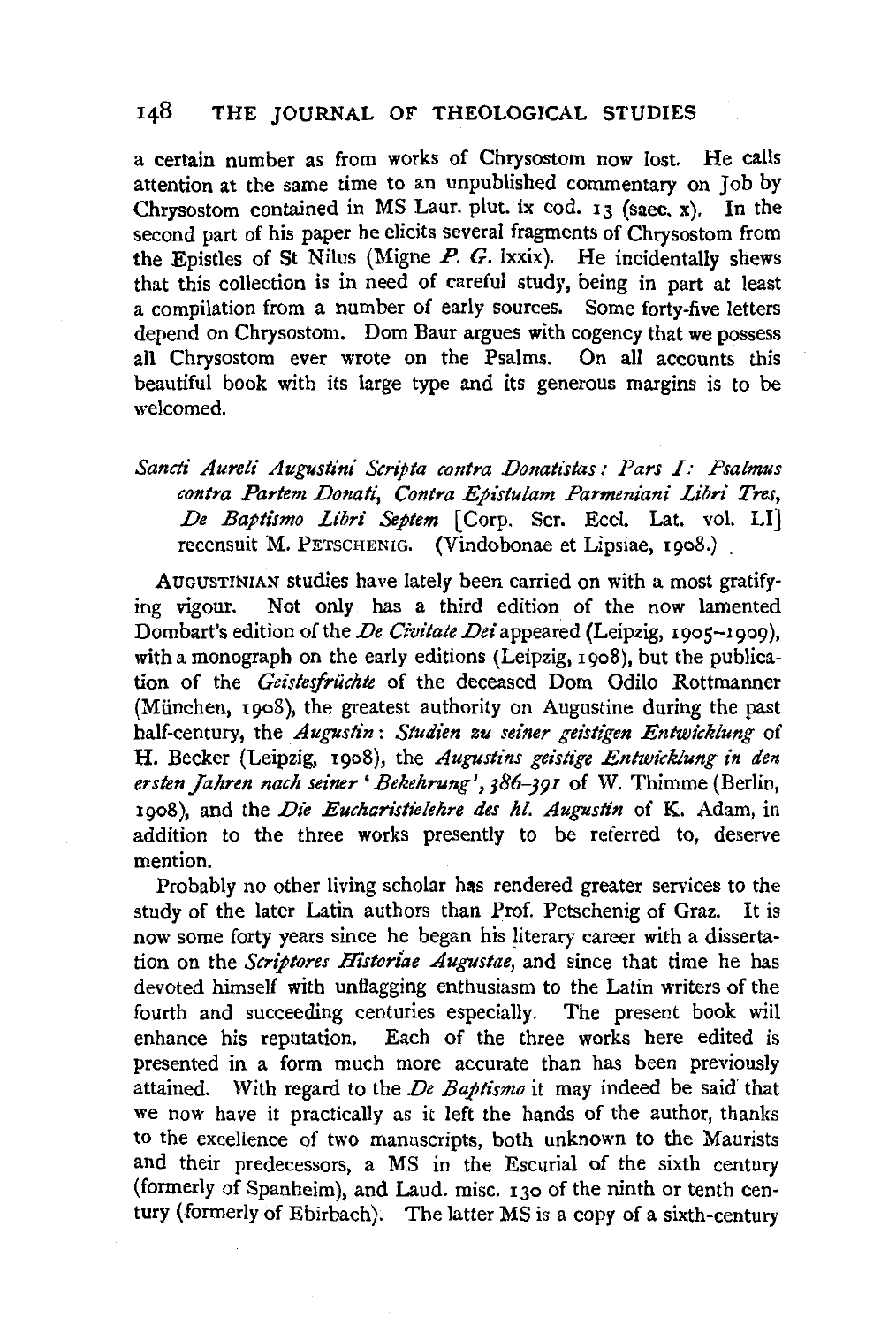twin of the Escurial MS. This closely related pair bring us close to the times of Augustine himself, and thus no work of his is better preserved. Students of Cyprian will do well to read the *De Baptismo*  in this edition. They will find that Petschenig's text again and again comes nearer to the words of the *Sententiae Episcoporum* as recorded in the best Cyprianic tradition. Hartel's apparatus is thus susceptible of improvement. This volume illustrates within itself the diverse fates which the various works of St Augustine have experienced. While the *De Baptismo* has survived in nine manuscripts older than the year rooo, the *Psalmus* is preserved in none older than the twelfth century, and the *Contra Epistulam Parmeniani* has no older witnesses than three of the eleventh century. A close study of parallel passages and a cautious use of emendation have done a good deal for the purification of the text of these. The Maurists and their predecessors do not appear to have done their usual justice to the text of this latter work. The consequence is that, despite the comparative lateness of the authorities, a lateness which is somewhat discounted by the good orthography of the best MS (Casinensis  $163$  saec xi),<sup>1</sup> Dr Petschenig has been able to make some twelve hundred improvements in its text. It seems certain, however, that Augustine wrote *Ezechielum* (pp. 50, 3; 55, 18; 133, 16: cf. C. H. Turner in the JOURNAL vol. vi p. 252; ix 62 ff): *cordis inspector* is rather to be traced to Acts xv 8 than to Prov. xxiv 12 (compare the passages cited in the JouRNAL vol. ix p. 146). There is a good deal to interest the philologist in this volume, in addition to the orthographical matter. On p. 53, 7 there is a new example of *catholica* ( = *catlzolica ecclesia)* to add to Rottmanner's classical article in the *Revue Benedictine* for 1900, p. 1 ff (reprinted in *Geistesfrüchte* p. 74 ff). Examples of *sedere* with the accusative (p. 64, 13) are not common (see another in ps.-Aug. *Quaest.* p. 272, 4). The unseparated *ne quidem* is a thing grammarians hardly, if at all, know anything about. Yet it occurs very often in the Latin Irenaeus, once in ps.-Aug. *Quaest.,* once or twice in 1 Cor. v 11, as quoted by Priscillian, and four times as quoted in this volume. On p. II6, 13 there is a new word *conperdo*   $($  =  $\sigma$ *va* $\pi$ όλλ*vµi* of LXX) in Ps. 25, 9 as quoted there. In connexion with the *Psalmus*, one of the few surviving examples of Latin doggerel verse, readers are recommended to study Engelbrecht's paper in the Zeitschrift für die österreichischen Gymnasien for 1908, vii Heft.<sup>2</sup> A few errors in Petschenig's book may be pointed out. There should have been a reference to Rom. ii 4 at p. 216,  $14$ ; on p. 311, 7 the words

<sup>&</sup>lt;sup>1</sup> Illustrated, for example, by the spellings *humilare*, *Beliar*, *distingunt*, *facinerosus*, &c. (cited by Petschenig, p. xi), to which add *absorla* (59, 5). 2 I owe a *Sondenzbd,.uck* to his kindness.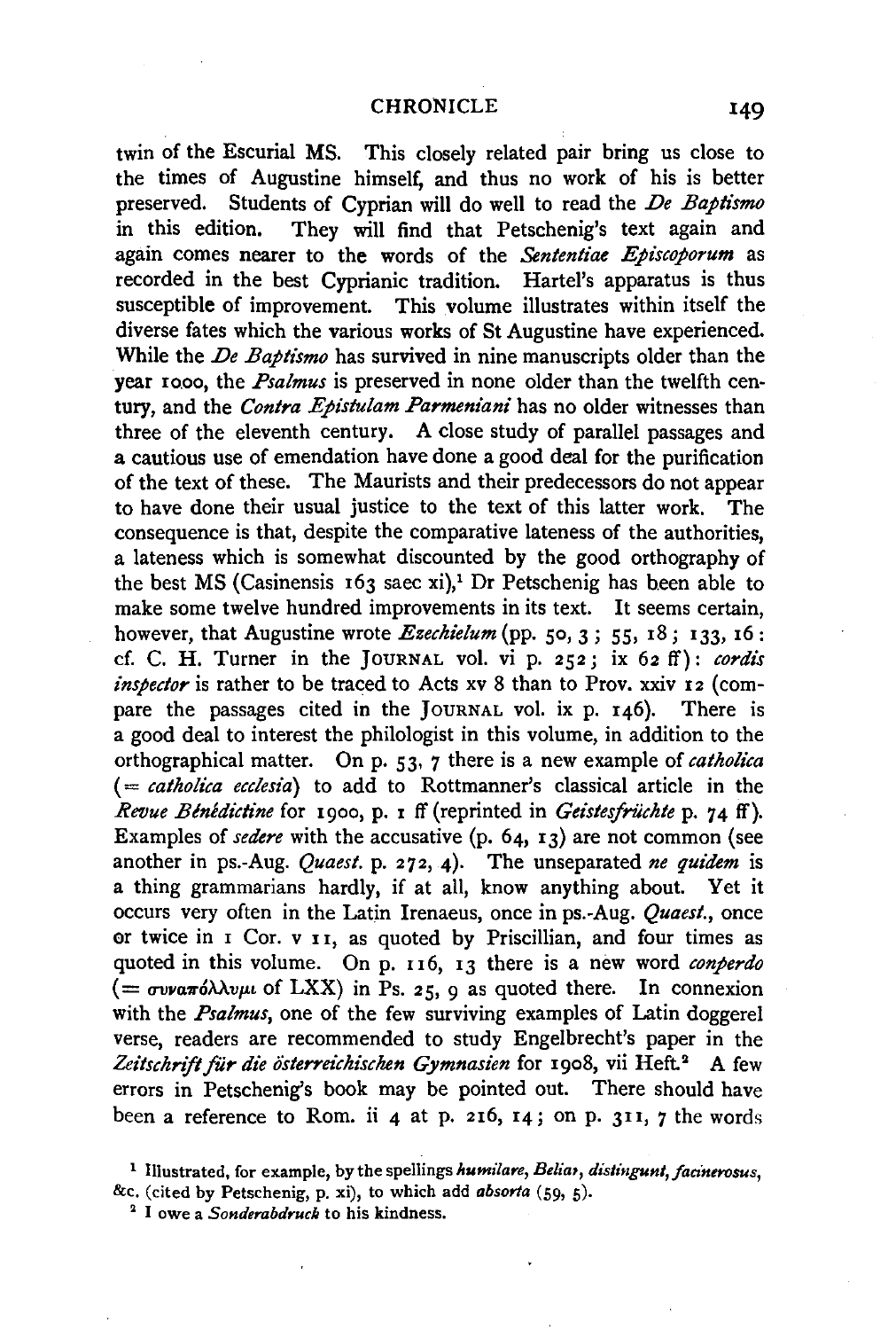from *quia* to the end should also have been spaced (see Wordsworth and White on Io. iii 6) as part of the quotation. The asterisk is as usual employed in the index to indicate that a text is quoted in a pre-Vulgate form. Editors should be careful to use this asterisk only where Wordsworth and White's form differs, and not where there is a difference merely from the Sixto-Clementine form. Thus the asterisk should be removed from Matt. 5, 9. On p. 383 b,' Eph.' should be transferred to line 3; on page 384 b, 'Tit.' should be transferred to line 4. The student of the African Old-Latin Bibles will find much to content him in this volume. A cursory study of some quotations has shewn a signal agreement with  $\aleph$  in the long quotation of Isa. lix 1-8 by Parmenian, and has also revealed that, though *r* may represent the Augustinian text of the Pauline Epistles, the relationship between  $r$  and  $d$  is a close one (cf. Tit. i 7 on p. 215, 24). Two of the MSS at pp. 108, 13; no, 2 shew an interesting agreement with Ambrosiaster against the Vulgate and against what appears to be Augustine's text. The extreme pleasure with which this volume has been read makes one all the more eager for the second and third volumes of the anti-Donatist tracts, the former of which has already appeared.

# *The Confessions of Augustine:* edited by J. GIBB and W. MONTGOMERY. (Cambridge University Press, 1908.)

THE appearance of the present volume is a notable event in the history of British scholarship, and it is to be hoped that it will be received as it deserves. There are not wanting signs that this will be the case. A leading (unsigned) article in the *Times Literary Supplement* for August 20, 1908, distinguished alike by grace, insight, and power, has represented its significance and its merits admirably. The writer as truly as boldly declares that 'there is no reason, except an academic convention, to give the language of Cicero a higher value than that of Augustine'. To the present chronicler it seems indisputable that, whether Augustine be the greatest Latin writer or not, he is the greatest man who ever wrote Latin. This anonymous reviewer has earned our thanks, and we hope ere long that no one will be regarded as having had a truly liberal education who has not read the *Confessions*  in the original. It is not purposed here to give a long account of. the present edition. I have no quarrel with the editors except on two minor points. First, they have adopted P. Knöll's Vienna text of 1896, apparently unaware of the severe criticisms to which it was subjected by competent critics on its appearance ; it would have been better on the whole to examine into the validity of these criticisms, and to modify Knoll's text, if necessary, at times. Second, they are weak on the Ian-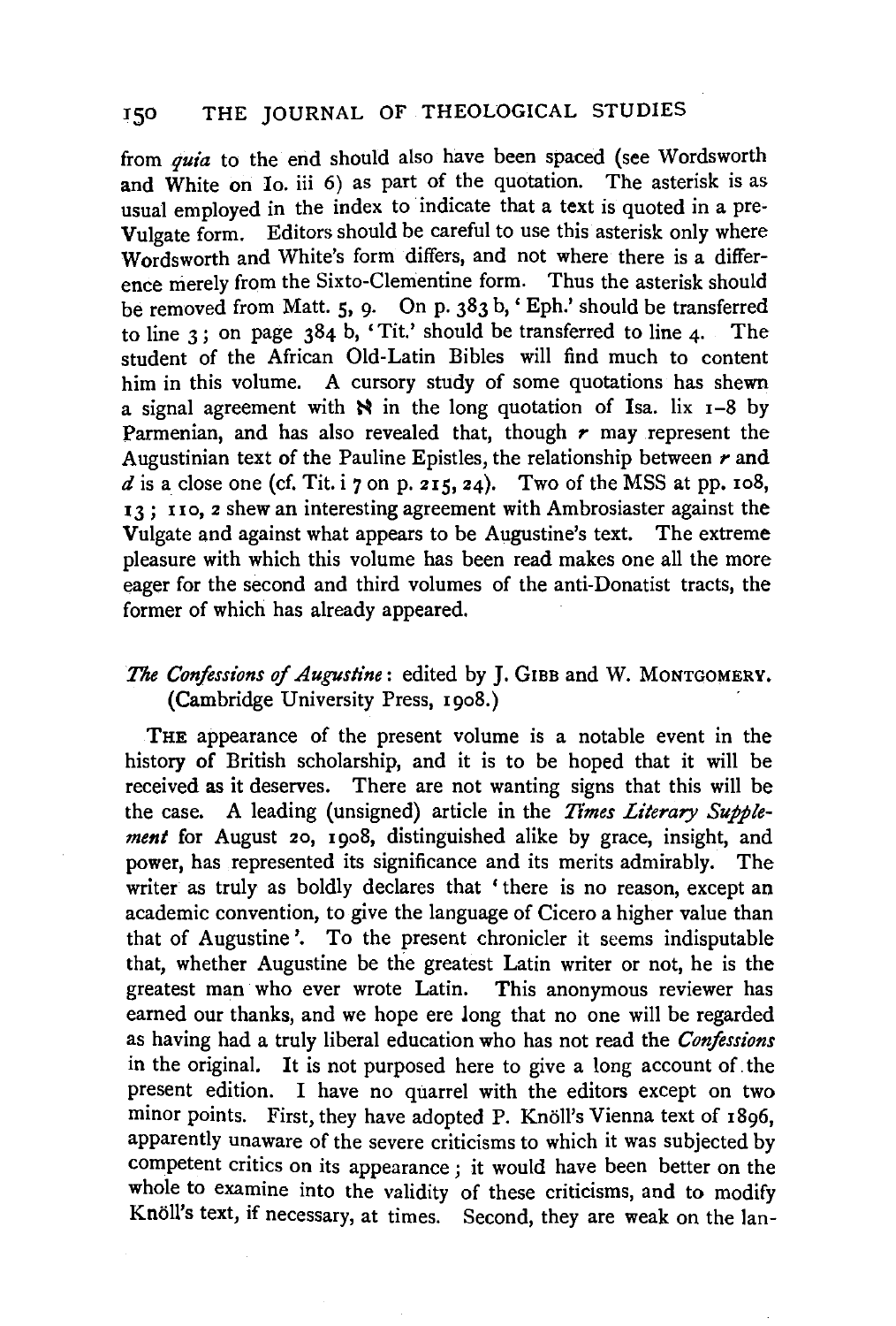guage side. The present writer made during the years 1895 to 1900 very full collections on the vocabulary of a third of the works of Augustine, and has always been anxious that these should be accessible to persons interested. Indeed, in the course of a controversy in *The Athenaeum* for 1905 he took the opportunity of publicly offering the use of them to any parties interested. Having had no warning that the present edition was forthcoming, he was unable to offer their use privately to the present editors. To illustrate the usefulness of such collections, take the note on *praenuntiator* (p. 247, 1): 'The word is only cited from this passage and *de Gen. ad Lit.* viii  $\vec{A}$ , 8.' Ouite true : but my collections tell me it occurs also in *Serm.* 163, 11 ; 288, 2 ; 288, 4 (see other cases below). Save for these two features, the edition appears to me to shew both adequate learning and a sense of proportion. The student receives every help which he could expect. Some notes may be given. On p. lxxi there appears to be some confusion between the first edition of Augustine's collected works and that of his *Confessions*: the first edition of the latter appeared at Milan in  $1475$ ,<sup>1</sup> but of this edition the editors know nothing. It was of course no part of their business to examine the earliest editions of the *Confessions* in the admirable way Dombart has treated those of the *De Civitate Dei* (Texte und Untersuchungen, dritte Reihe, Bd. 2), but it is worth while that some one should undertake the task. On p. lxxii, n. 1, for 'reprobas' read ' reprobos': this note as a whole could have been made clearer : p. 42, 4 on *prodiebat*: these forms completely ousted the classical *prodibat*,  $\&c.$ ; we see the beginning of the tendency in Seneca : p. 50, 14 the word *inuestigabilis* not only might, but sometimes does mean the opposite of 'incomprehensible'; the editors should have noted the existence of *ininuestigabilis* and considered whether it ought not to be read: p. 51, 3 n. for 'decedit' read 'decidet '. The very rare *ex*   $inu$ icem  $(p, 87, 1)$ , elsewhere known only in the Latin Irenaeus, deserved a note. It is incorrect to say that p. 154, 2 is the first occurrence of the word *submurmuro:* it was used already, about thirteen years before, in the *De Ordine* i 15 ppr. *Trahebat(p.* 163, 10) deserved a note. On p. 189, 19 *omnitenens* requires a fuller note, both as to origin (Wisd. i 7) and meaning. The note on *contempero* (p. 195, 2) must be corrected in view of the *Thesaurus* article. P. 209, 22 should have a cross-reference top. 252, 18, and *vice versa.* P. 238, 14 *unde* demanded a full note. On p. 272 b read 'Lexikogr.', and correct the reference. On p. 305, 23 Knoll's orthography *absorta* should not have been departed from : do the editors know any certain instance of *absorpta* in fourth- or fifth-century authors? So with *coherceo, cohercitio*. On p. 317, 11 the explana-

1 Schoenemann *Bibliotheca Patrum* ii (Lips. 1794) p. 235.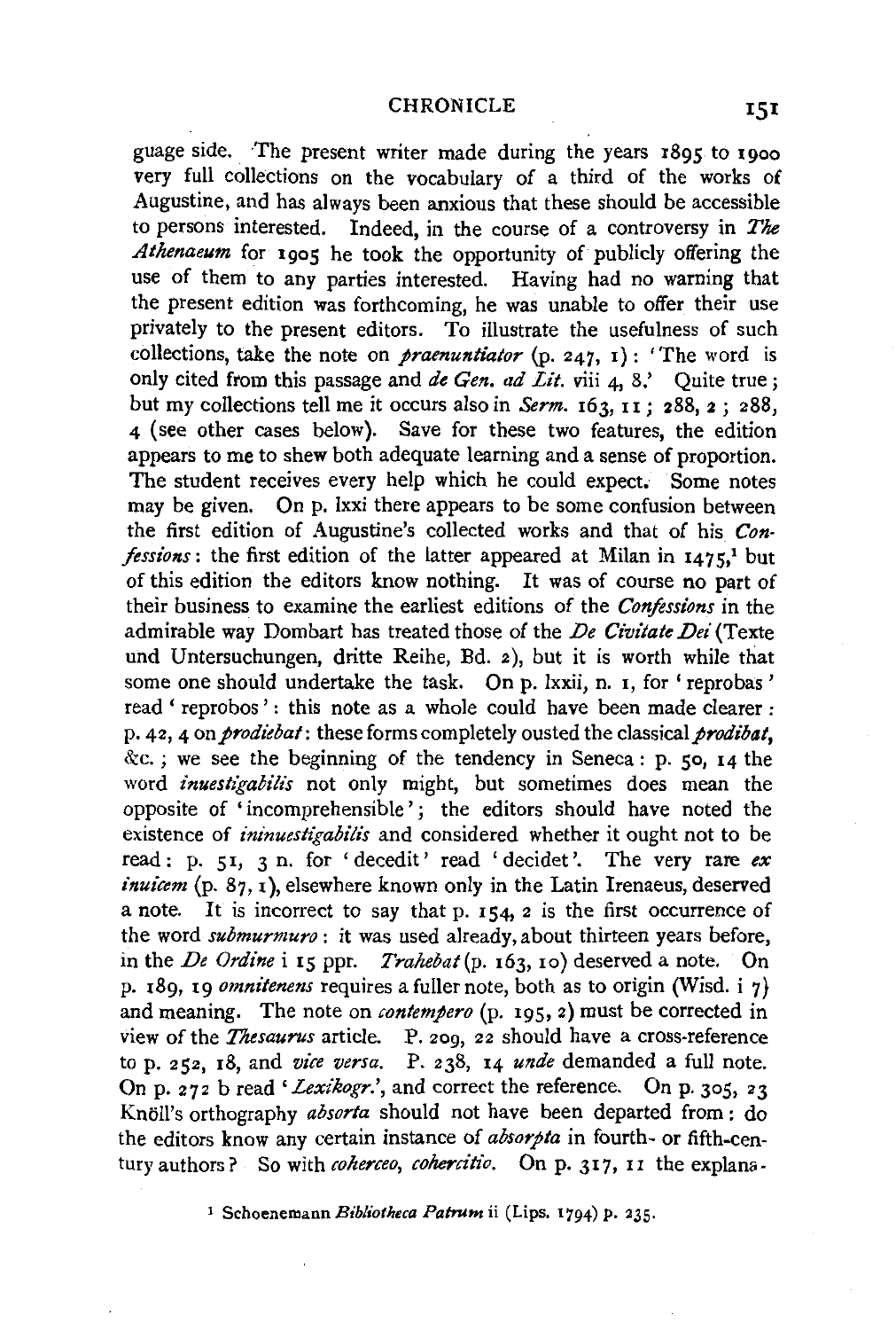tion of *circumquaque* is no doubt right, but some other examples might have been given, such as *Serm.* 39, 2; 178, 8; 211, 2; 256, 1, one of countless instances where Lewis and Short are honelessly wrong. The countless instances where Lewis and Short are hopelessly wrong. latent reference on p. 328, 2 to 2 Thess. ii 4 might have been noted. It is not correct to say that *morula* is cited only from Aug. (p.  $347, 27$ ): Lewis-Short give Apuleius, and Benoist-Goelzer give Cyprian (it should be ap. Cypr. : I have six examples from Aug. : it looks as if it were African). The note on *contuitus* should be corrected (p. 351, 7) by reference to the *Thesaurus* (cf. also 378, 2). On p. 442, 24 it is hardly right to say that *conpagino* is rare: in addition to the five examples in Lewis-Short, there are at least six in Ambrosiaster, and at least four in Aug. : the derivative *conpaginatio* is about equally common ; Severus (ap. Aug. *epist.* cix 3 m) has *conpaginabilis*, and *Anecd. Helvet*. has *conpaginator.* Though it has been necessary to mention these defects, it is but fair to recognize that even in the linguistic part of this admirable book great care and caution have been shewn.

## St Augustins Schrift De Consensu Evangelistarum unter vornehmlicher Berücksichtigung ihrer harmonistischen Anschauungen: eine biblischpatristische Studie von H. J. VoGELS. (Freiburg i. Br., 1908.)

THE present work, which forms a part of that excellent series *Biblische Studien*, appears at a very fitting time, when the synoptic problem is being attacked as it never was before, and when we have recently been provided in Weihrich's Vienna edition with a competent fresh recension of Augustine's work, one of the very earliest attempts to deal with the problem. The introduction deals with the purpose of the *De Consensu,*  the opponents against whom it was directed, the date, the gospel text employed in it, investigation of the sources, conspectus of the contents and plan of the work. The main part of the book is in two divisions, first, the presuppositions of the harmonistic (including Augustine's idea of inspiration, the relation of the evangelists to one another), and second, the harmonistic views of Augustine (including preliminary notes, the harmonistic views in case of comparison of the differences in the words and speeches of the Gospels, the harmonistic views which emerge on comparison of differences in the historical parts of the Gospels, the harmonistic views with reference to the chronology in the Gospels). An appendix traces the influence exercised by the *De Consensu* on later writings, and the book ends with indexes of passages discussed and of names.

This is a careful, learned and up-to-date book, and merits every attention. The part that will attract most is that where, *impar congressus*  Achilli, he essays to overturn the theory, ably advocated by Burkitt, that in the *De Consensu* Augustine used the Vulgate text. A similar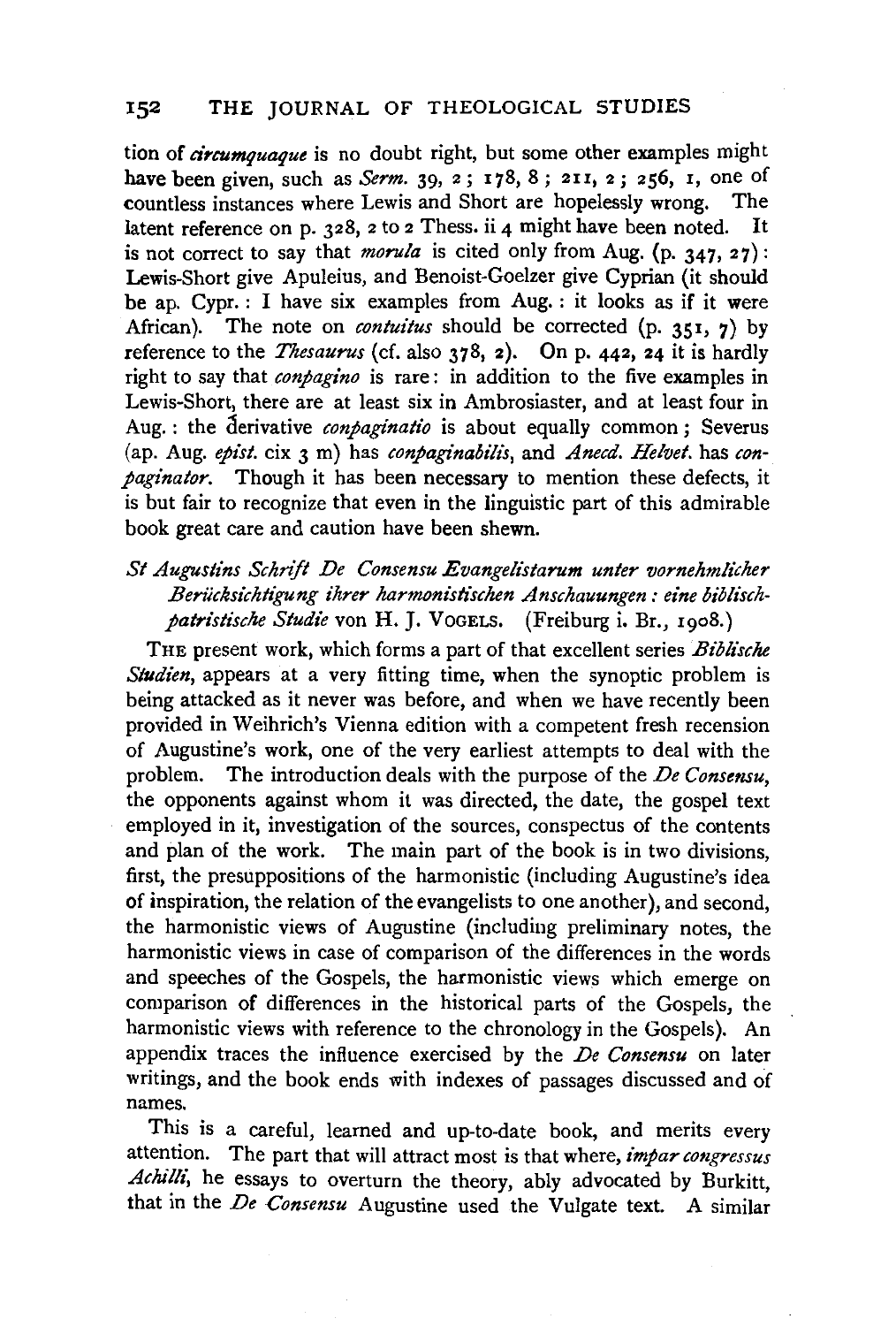#### CHRONICLE 153

attack was delivered by J. Denk in the *Biblische Zeilschrift* for 1908. Professor Burkitt is well able to defend himself, and certainly there is no call for the present reviewer to try the part of Patroclus. Vogels's contention is that, while appearances favour Burkitt, they are due to the harmonization of Augustine's real Old-Latin Biblical text with the Vulgate, exactly as happened in the case of certain MSS of the *Speculum.*  A critical examination of the evidence adduced by Vogels will certainly not strengthen his case. In the first place he assumes that the Wordsworth-White text must necessarily be the Vulgate as Jerome issued it, and.omits to give the contrary evidence of many Vulgate MSS, where their text differs from that preferred by the Oxford scholars. For instance, in Matt. xvii 10 nine Vulgate MSS have *oportet*, and in Matt. xxiv 16 eight Vulgate MSS have *in.* Again, ·mere matters of orthography are elevated to the honourable position of serious variants : *dispargo* (versus *dispergo)* in Matt. xxvi 31 (a specially unfair case, too, as six Vulgate MSS have the  $a$ ), and the like. The Old-Latin evidence, too, is given with insufficient fullness : for example, the readings of Bobiensis  $(k)$  seem to have been entirely ignored, and those of Corbeiensis II ( $f^2$ ) are not always cited (instances on pp. 26, 27, 37). Sometimes the readings of the latter are incorrectly given : for example, *eam* (Matt. xv 23) and not *illam, gedsamani* (Matt. xxvi 36) and not *getsamani*, are the readings of  $f^{2}$ . So 'monac.' reads *a caiphan* in Io. xviii 28. The writer has the same veneration for Weihrich's admirable edition of the *De Consensu* that he has for Wordsworth and White: otherwise, he could hardly have overlooked the fact that the oldest MS of the *De Consensu* twice reads *iuda scarioth* in Matt. xxvi 14. But few instances are left, in fact, where it is morally certain that Augustine is using an Old-Latin reading which was not retained in the Vulgate; such is the presence of *et* in Matt. xii 40: Marc. xiv 35, Luke iii 16 are other instances. It would appear, then, that Burkitt is right; and the practice of Augustine in other works seems to confirm his view. Take, for instance, the case of Matt. xxv 31-41 quoted in the *De Civitate Dei*  xx 25 (Dombart<sup>3</sup> ii p. 414) practically *ad literam* from the Vulgate. We would not, however, have Dr Vogels judged by his work in textual criticism. In this he will gain by further experience. The rest of his treatise, on which I cannot dwell here, is an excellent piece of work, which will prove valuable to all students of Augustine.

*Des Petrus von Laodicea Erkliirung des Matthiiusevangeliums zum ersten Male herausgegeben und untersucht* von C. F. G. HEINRICI. (Leipzig, 1908.) (Beitrage zur Geschichte und Erklarung des Neuen Testamentes V.)

THE commentary of Peter of Laodicea on St Matthew's Gospel, which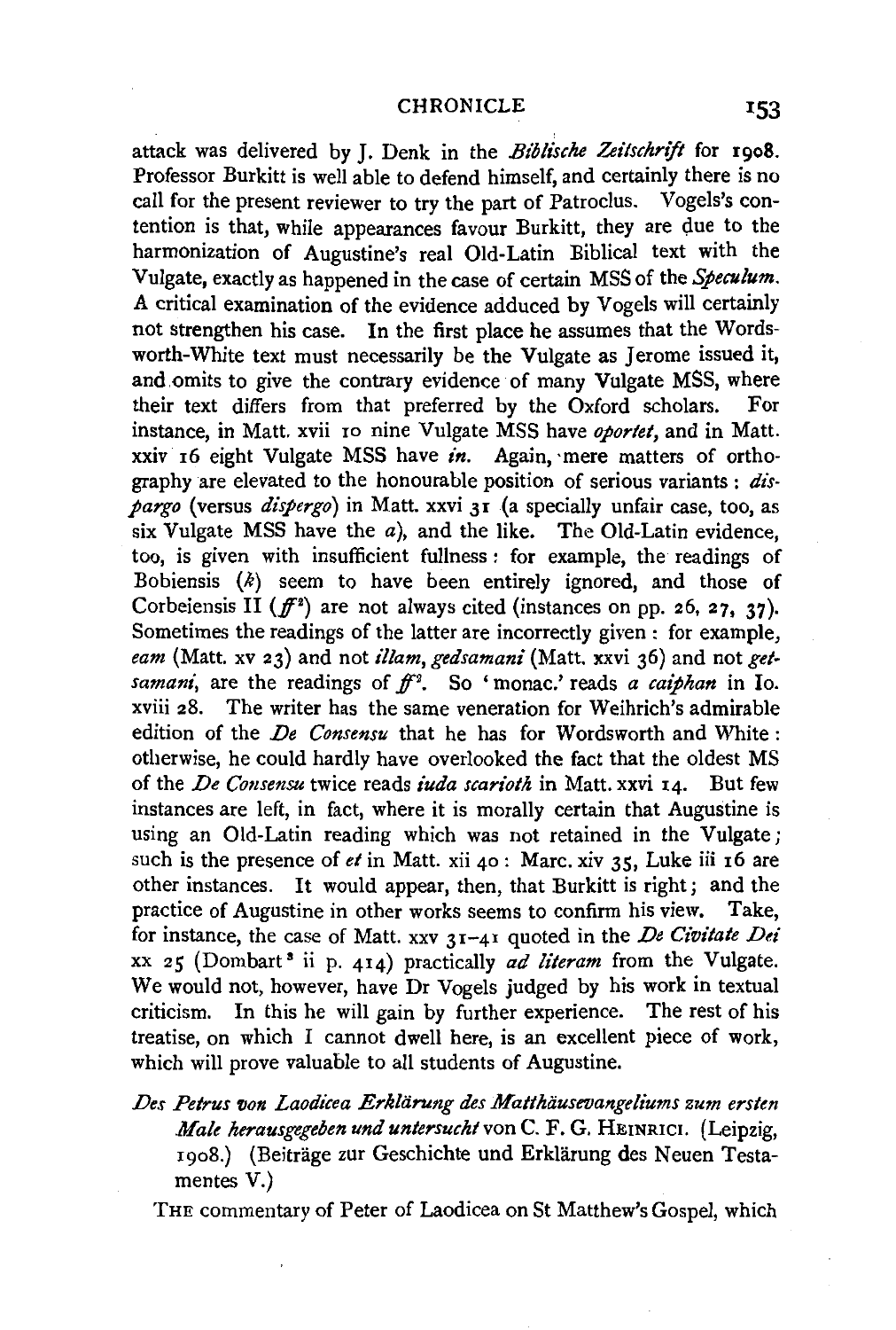sometimes appears without the author's name in MSS, is found in company with Victor of Antioch's commentary on St Mark and two others on the third and fourth Gospels respectively, but of the four only the commentary on St Mark has been published. This is rather strange, in view of the fact that there is a considerable number of manuscripts as old as the tenth and eleventh centuries. The commentary consists of 272 scholia, which follow the order of the Gospel text, but the comments on each section of the Gospel form a unity. The work is of course in the main a compilation, half being from Origen, three-tenths from Chrysostom, and the remaining fifth from the author himself and unknown sources. The extracts are sometimes copied exactly, sometimes worked up. The Peter commentary itself served as the backbone of a group of catenae on St Matthew. In fact it occupies a sort of middle position between the great exegetical works of the period 200 to 450 and the later works of Theophylact, &c. The chief value of the commentary lies in the fact that a good deal of the lost part of Origen is there represented. The compiler has dropped most of the allegorical parts of Origen, and is a more careful copier than Jerome was. He knew even Clement's *Hypotyposes,* as the manner in which he refers to the legendary tradition about the leper healed by Our Lord shews.<sup>1</sup> The commentary is interesting and written in good Greek.

It would have been impossible to find a better editor for this work than Dr Heinrici, who is the author of a monograph on Peter of Laodicea, as well as a much-valued commentator on the Epistles to the Corinthians. The publishers and printers have not been behindhand. The volume is an elegant quarto beautifully printed on good paper with generous margins. The introduction of about fifty pages contains besides the necessary diplomatic details discussions of the characteristics of the commentary, its sources and the method of its composition, its interest, its theology, its relation to St Matthew's text, finally, its date and its author. The commentary proper fills the upper half of the page while the rest is devoted partly to the critical apparatus, in which scholia from an important Moscow MS are printed, and partly to an indication of the sources of the commentary. These extra scholia are labelled 'Origen', 'Apollinarius', &c. The volume ends with four indexes. The first is of words, the second of proper names, and the third of proper names whose meaning is defined : the fourth is an index of all passages cited from authors in the scholia of the Moscow MS. Dr Heinrici's work is always so accurate as to leave little room for improvement: correct 'Manuscripts' on p. xi, l. 7 to 'Manuscrits', and on l. 24

<sup>1</sup> See Mercati's *Un Frammento delle Ipotiposi di Clemente Alessandrino* (Roma, 1904), and this JOURNAL vol. vii p. 144, where *avrois* and *buiv* ought to be transposed, as Prof. Burkitt kindly informed me at the time.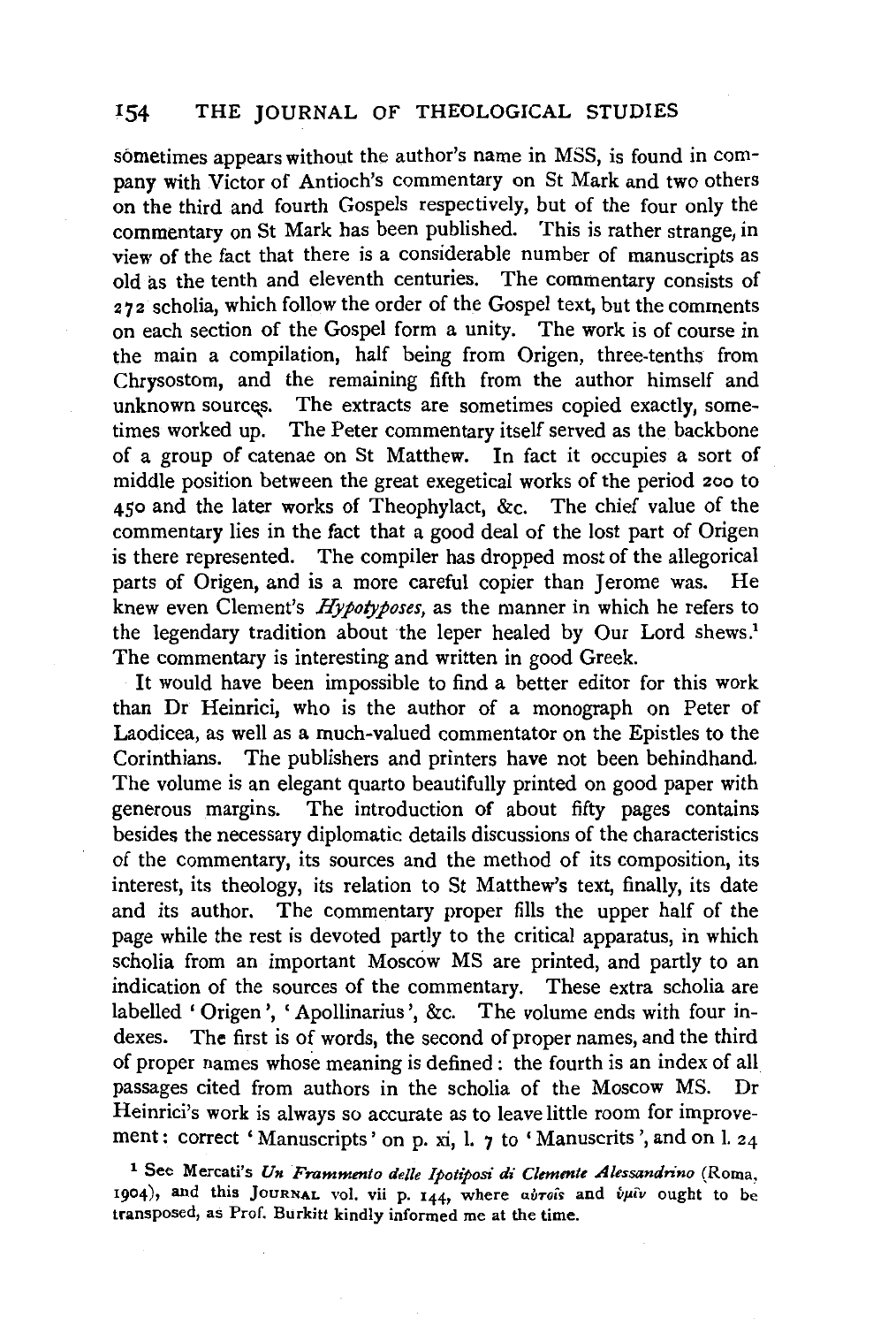of the same page correct 'Textgeschichte ' to ' Textkritik ' ; on p. xxxii, 1. 15, for  $'17'$  read  $'14'$ ; on p. xliii he ought to have referred to Baur's *S. Jean Chrysostome et ses œuvres dans l'histoire littéraire* p. 59, where he would have found earlier examples of the name Chrysostomus applied to St John than Stilting knew. It is good news to learn from the preface that Sickenberger, a leading authority on Catenae, is to publish Peter's commentary on St Luke.

- *Textgeschichte Li'udprands von Cremona* von J. BECKER, mit zwei Tafeln. (Miinchen, 1908.) (Quellen und Untersuchungen zur lateinischen Philologie des Mittelalters, begriindet von L. TRAUBE. Dritter Band, Zweites Heft.)
- Die Gedichte des Paulus Diaconus, kritische und erklärende Ausgabe von K. NEFF, mit einer Tafel. (Miinchen, 1908.) (Quellen und Untersuchungen u.s.w., Dritter Band, Viertes Heft.)

THESE works do not exactly belong to the province of patristics, and it is the less necessary for me to deal with them here, that I have reviewed them elsewhere.<sup>1</sup> Dr Becker's work is a study of the manuscripts of Liudprand's Chronicle, of which a new edition is imperatively needed. The discussion is interesting and seemingly convincing. The facsimiles of pages of the most important manuscript are very welcome. ---Dr Neff's edition of the poems of Paulus, which are of a historical and literary rather than a theological interest, is a real advance on that of Diimmler, and, being equipped with an explanatory commentary in addition to the other helps one expects in such an edition, it is indispensable to the student of mediaeval literature. Further, three previously unpublished poems appear in this edition for the first time. The whole work is worthy of the great master who founded this series.

*W. Capito im Dienste Erzbischof Albrechts von Mainz, Quellen und Forschungen zu den enlschei'denden Jahren der Reformation* (1519- 1523): von P. KALKOFF. (Berlin, 1907.) (Neue Studien zur Geschichte der Theologie und der Kirche, herausg. v. Bonwetsch u. Seeberg: erstes Stiick.)

DR KALKOFF, who is no novice in the study of the Reformation, here provides a valuable addition to Herrmann's *Geschichte der evangelischen Bewegung in Mainz.* Some idea of the scope of the work may be got from the headings of the chapters:-' Capitos Prozess um die Propstei von St Thomas in Strassburg,' ' Capitos Kampf gegen die Vollziehung der Bannbulle auf dem Reichstage von Worms,' ' Capito als Agent Aleanders bei Wilhelm Nesen in Frankfurt,' 'Capito als Vertreter

<sup>1</sup> In the *English Historical Review* for April, 1909.